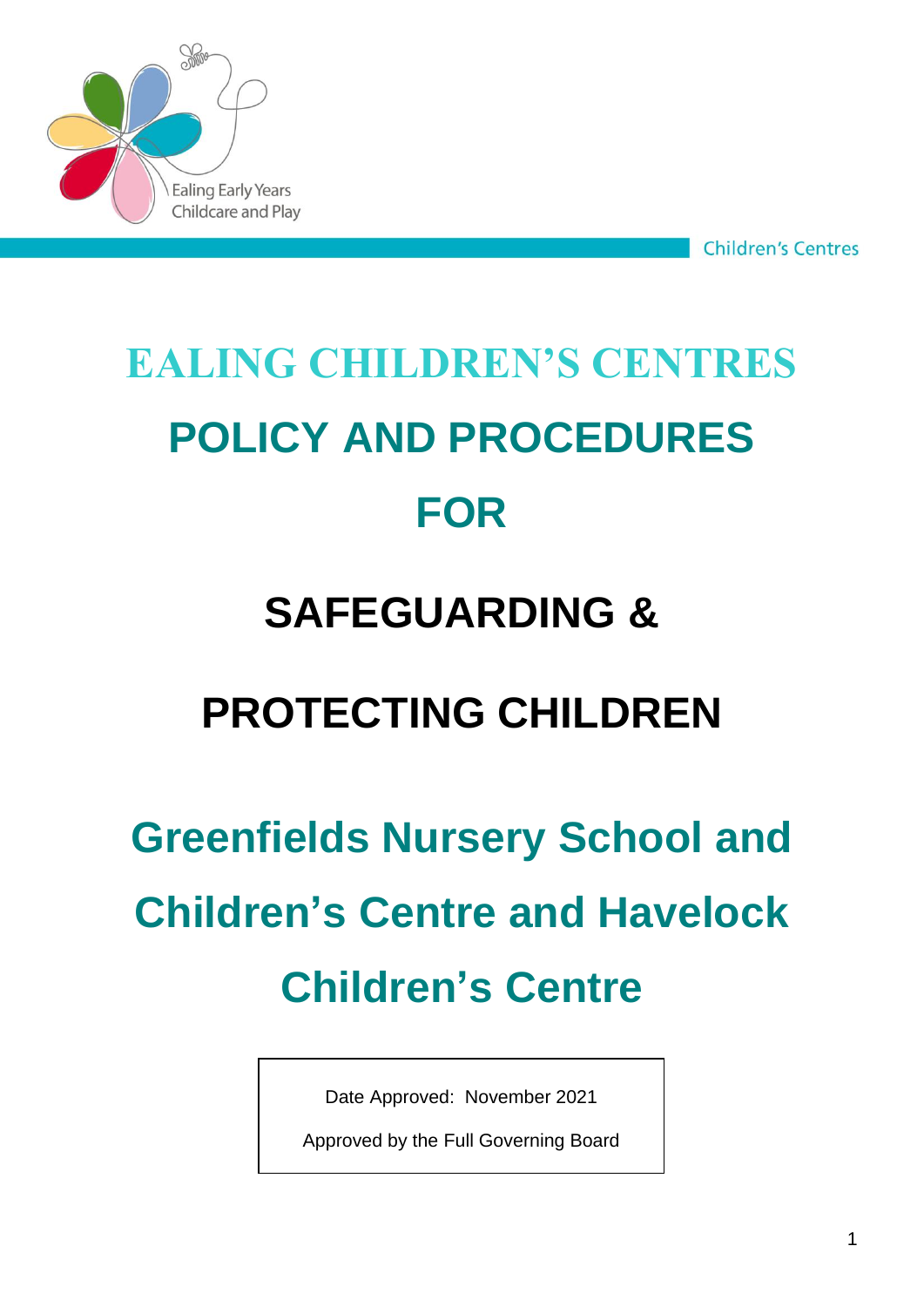#### **Contents**

| 1.  |                                                                                      |  |
|-----|--------------------------------------------------------------------------------------|--|
| 2.  |                                                                                      |  |
| 3.  |                                                                                      |  |
| 4.  |                                                                                      |  |
|     |                                                                                      |  |
| 5.  |                                                                                      |  |
| 7.  |                                                                                      |  |
| 8.  |                                                                                      |  |
| 9.  |                                                                                      |  |
| 10. |                                                                                      |  |
| 11. |                                                                                      |  |
| 12. |                                                                                      |  |
| 13. | Managing Allegations against staff and volunteers ASV (Allegations Against Staff) 17 |  |
| 14. |                                                                                      |  |
| 16. |                                                                                      |  |
| 17. |                                                                                      |  |
| 18. |                                                                                      |  |
| 19. |                                                                                      |  |
| 20. |                                                                                      |  |
| 22. | Appendix 3 Children's Centre notice board parent safeguarding notice 31              |  |
| 23. |                                                                                      |  |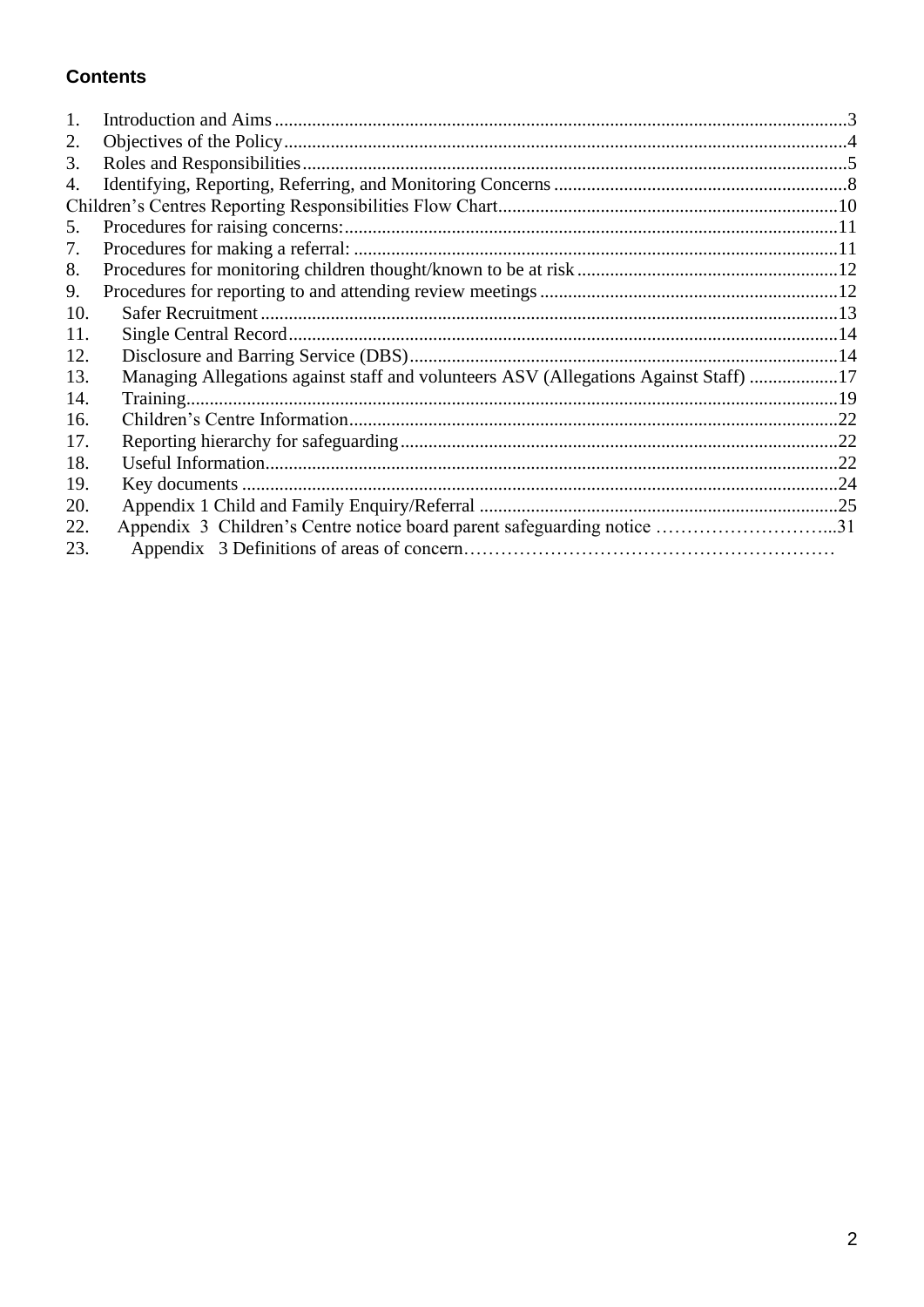#### <span id="page-2-0"></span>**1. Introduction and Aims**

- 1. **This document sets out the overarching Children's Centre policy and procedure to be followed to safeguard children accessing services at or through a Children's Centre in the London Borough of Ealing. This policy must be made available to all members of the Children's Centre community in hard copy or electronically.**
- 2. At Greenfields this policy has been adopted by the Governing Board as the overarching policy for all apsects of our work, including the Nursery School, Daycare and Children's Centre provision at both Greenfields and Havelock Children's Centres.
- 3. If the core services at this centre are provided by a number of different organisations for example a school, a voluntary or private sector childcare provider and an externally commissioned service this policy and procedure must act as the overarching guidance for the Children's Centre.
- 4. All parties should be familiar with its content. If this content is a variance with existing policies which would render this document ineffective the existing policies must be amended in accordance with this document.
- 5. However, this document does not replace existing agency or single organisation policies, but acts as a shared document to clarify safeguarding roles and responsibilities within a Children's Centre in which a number of different services and organisations deliver services.
- 6. Schools and centres that let their premises to external providers or commission services themselves should also refer to the DfE's Keeping Children Safe in Education September 2021 update and supplementary document: Keeping Children Safe in Education September 2021 update (Information for all school and college staff) as well as Working Together to Safeguard Children July 2018
- 7. The staff (and governors where applicable) of the Children's Centre must recognise their legal duty to safeguard children, including their legal duty to refer concerns of child abuse or neglect to the appropriate investigating agency, and also recognise that this duty of care extends to protecting children from harm and neglect outside the Children's Centre.
- 8. Children's Centre Advisory Boards must also recognise the importance of supporting the Children's Centre community in meeting its obligations regarding safeguarding and protecting children. Safeguarding must be a standing item on the agenda.
- 9. The Children's Centre aims to follow the procedures set out in Ealing's Child Protection Policies and Procedures (Yellow Book 2014), the London Child Protection Procedures; and (as applicable), The Early Years Foundation Stage, and the Department for Education's Keeping Children Safe in Education September 2021 updated and supplementary document: Regulated Activity in Relation to Children Scope (DBS guidance)
- 10.The Children's Centre is committed to:
	- a. Raising the profile of Safeguarding and Child Protection, including the need for constant vigilance amongst staff and adults working at the Children's Centre
	- b. Sharing the safeguarding and information sharing policy (page 21-23 of Yellow Book 2014) with parents on admission and by publicising these policies
	- c. Establishing and implementing effective procedures for identifying, reporting, and monitoring all concerns about children/families
	- d. Identifying children who may benefit from Early Help. Early Help providing support as soon as a problem emerges at any point in a child's life
	- e. Ensuring that staff are aware that children with special educational needs and disabilities (SEND) can face additional safeguarding risks and reduce the barriers that can exist when recognising abuse and neglect in this group of children.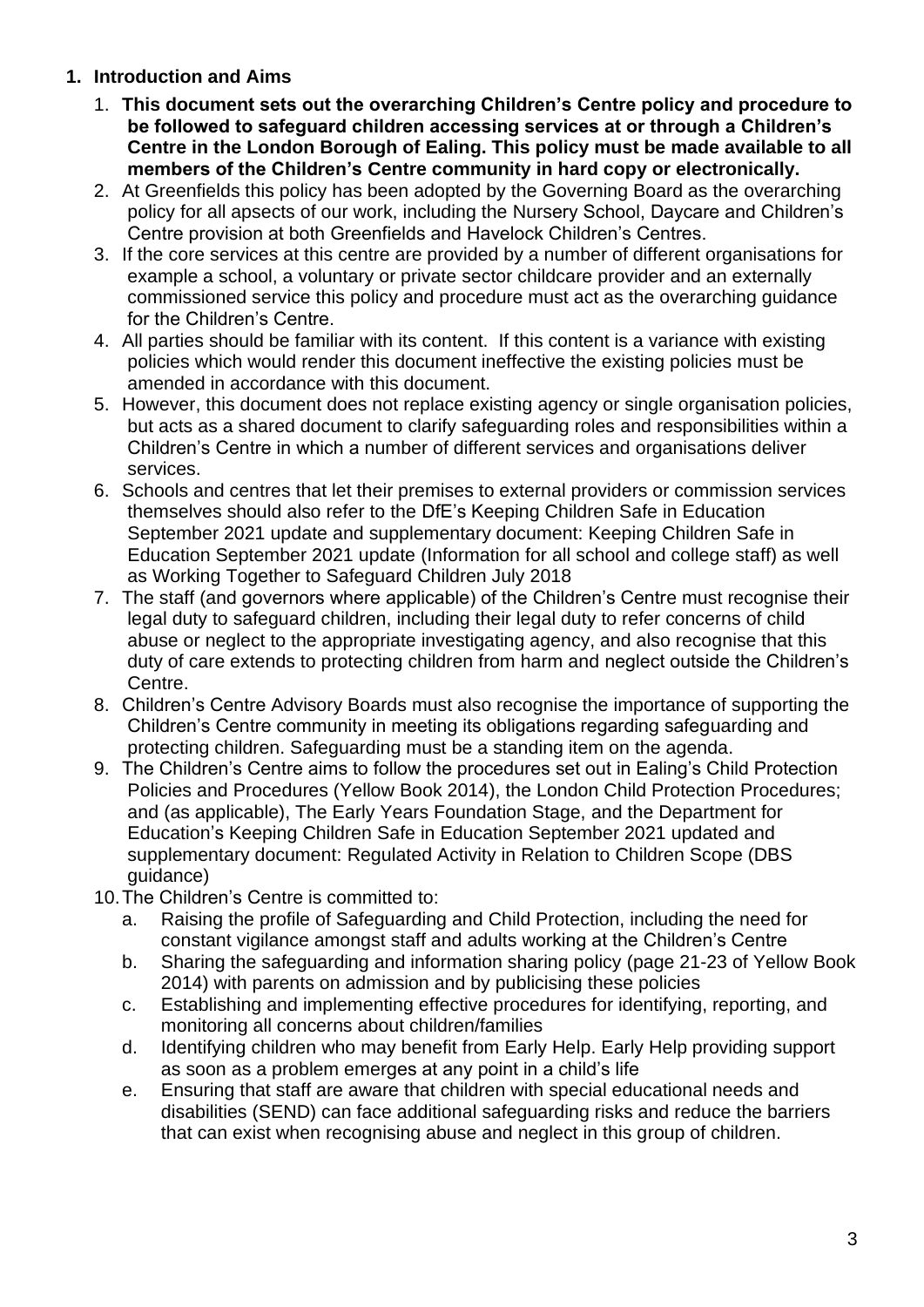- f. Establishing and implementing effective working arrangements to support children in accordance with agreed child protection/child in need plans/ <sup>1</sup>SAFE plans and <sup>2</sup>EHAP
- g. Providing a curriculum and learning environment, which promotes the development of the attitudes and skills children need to keep safe
- h. Promoting e-safety for staff, parents and children
- i. Establishing and implementing the recommended procedures for safer recruitment as they apply to staff, students and volunteers
- j. Ongoing safeguarding training for all colleagues appropriate to their role and level of responsibility including regular attendance of DSL or Centre representative at the Designated Safeguarding Leads' Network (4 times a year)
- k. Undertaking an annual safeguarding audit using the children's centre safeguarding audit tool; additional reviews may be required following any safeguarding incidents at the centre, however the annual audit must still be carried out

#### **2. Objectives of the Policy**

<span id="page-3-0"></span>The objectives of this policy are to:

- 1. Raise the awareness of everyone working at the Children's Centre of their duty to act immediately in identifying and reporting concerns about children/families or members of staff, volunteers and professionals who work within the centre.
- 2. Clarify roles and responsibilities in relation to safeguarding children.
- 3. Clarify safeguarding roles and responsibilities for different organisations that deliver services at the same Children's Centre.
- 4. Set out the procedures for reporting initial concerns and making referrals.
- 5. Set out the procedures for Early Help (when the concerns do not meet the threshold for significant concern<sup>3</sup>)
- 6. Set out the procedures for the ongoing monitoring of children identified to be at risk.
- 7. Set out the procedures for reporting to and attending child protection meetings.
- 8. Set out the procedures for safer recruitment including volunteers
- 9. Set out the procedures for managing allegations against staff and volunteers

<sup>&</sup>lt;sup>1</sup> Supportive Action for Families in Ealing

<sup>2</sup> Early Help Assessment and Plan

<sup>&</sup>lt;sup>3</sup> Advice must be sought through DSL from Ealing Children's Integrated Response Service (ECIRS)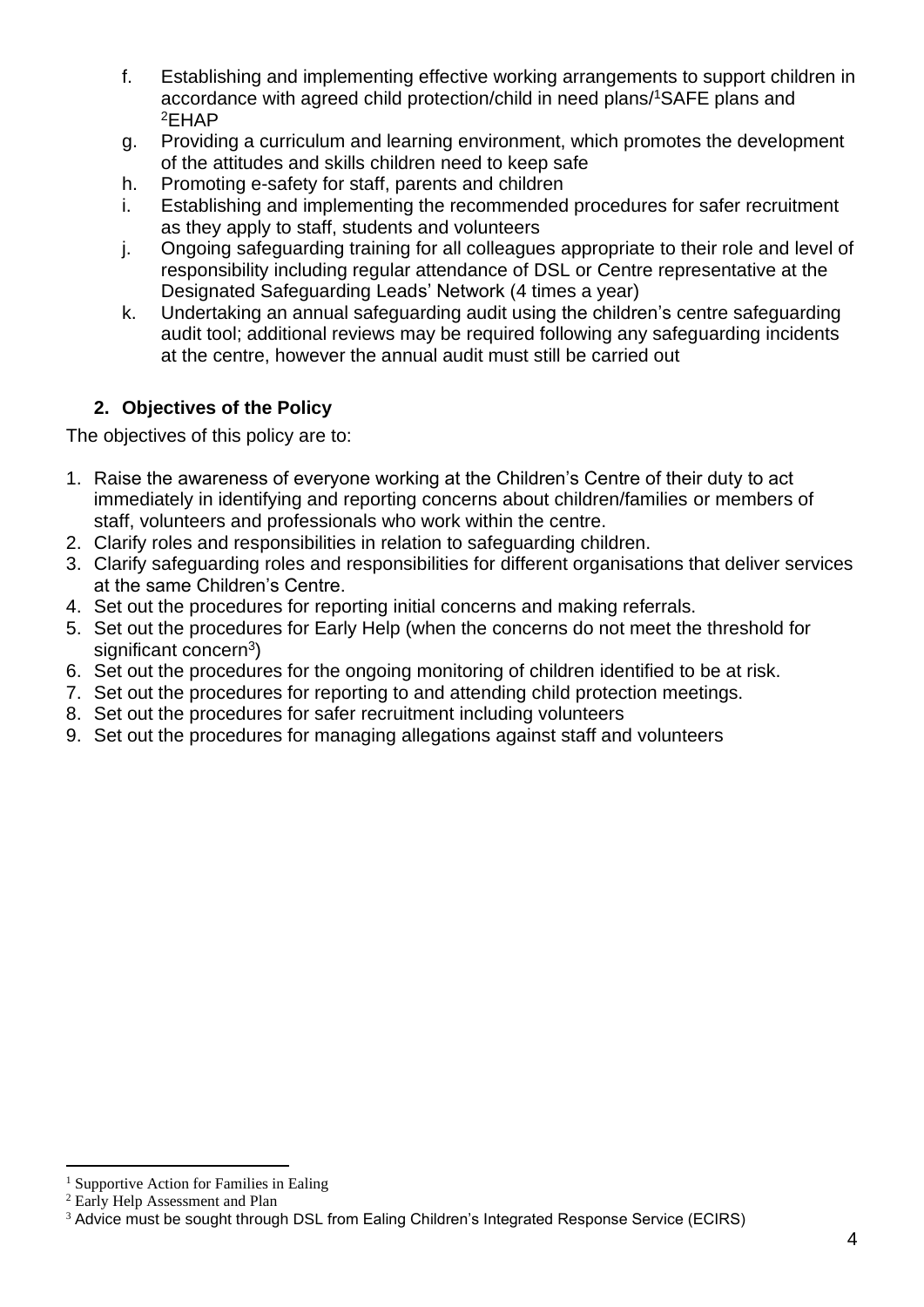#### <span id="page-4-0"></span>*3. Roles and Responsibilities*

#### **Every service or organisation that regularly delivers services to children and families in the Children's Centre must have a dedicated person to act as the lead on all safeguarding children issues. This person would be the Designated Safeguarding Lead (DSL).**

Within each Children's Centre there must be at least one DSL for each organisation / provider based in the centre, with the lead DSL being the overall manager or designated member of staff for the Children's Centre.

Ealing's Children's Centres are configured into localities with a lead centre for each area. The DSL for the lead centre has an overarching role within the locality and must ensure good communication between DSL's in the locality.

#### **However, each DSL is responsible as set out in this policy for following out the requirements of this role for the services and organisation in which they are employed.**

*The role of the Designated Safeguarding Lead (DSL) is to:*

- 1. Take the lead in safeguarding all children accessing Children's Centre services and day care provision.
- 2. Ensure a named deputy Designated Safeguarding Lead is in place.
- 3. Ensure that all staff know how to contact the DSL or their deputy at all times.
- 4. Ensure the Centre has an induction process for all staff that introduces the Ealing Policy and Procedures for Safeguarding and Protecting Children and maintains a record of this.
- 5. Support the staff if Early Help is appropriate, act as a lead professional, liaise with other agencies and undertake an Early Help Assessment and Plan (EHAP) with the parent/carer's consent.
- 6. Monitor the EHAP process and consider stepping up to children's social care if the child's situation does not appear to be improving.
- 7. Keep up to date with new initiatives and local and national requirements including Child Sexual Exploitation (CSE), Female Genital Mutilation (FGM), E-Safety and Disclosure by Association, Prevention of extremism (See Appendices 2)
- 8. Ensure that Centre staff have regular up to date introduction and refresher safeguarding and child protection training (within two years) and regular annual safeguarding updates.
- 9. Keep their local knowledge of safeguarding and child protection policy and procedures current inline with local guidance (Yellow Book 2014) and government policy (London Child Protection Procedures and Guidance)
- 10.Provide advice to staff about how to take a concern or complaint forward and keep a record of all communications, date, time and who with (including role/agency) and when this will be reviewed and by whom. Record all reviews.
- 11.Liaise with local statutory agencies to seek any further advice and guidance as needed and record this.
- 12. Keep securely following Data Protection Act 2018 protocols <sup>4</sup> (GDPR) all records of any concerns, discussions, decisions and referrals made, these records must be signed and dated.
- 13.Keep an overview of all children under five supported through an EHAP within your centre (for Locality DSL within the Locality)

<sup>4</sup> General Data Protection Regulation May 2018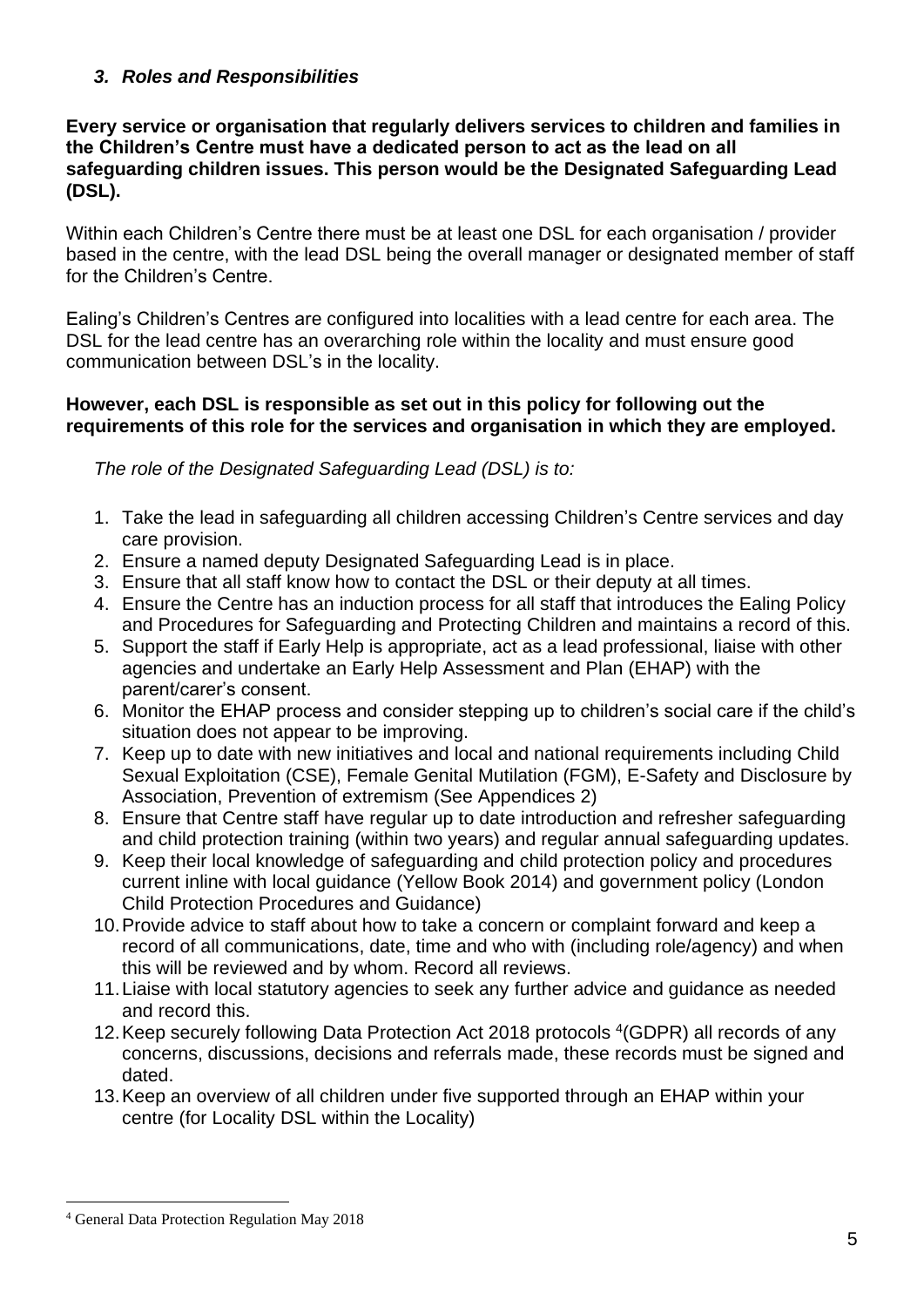- 14.Keep accurate records for all children on Child Protection, Children In Need and SAFE Plans. Records should include attendance/punctuality monitoring and any other tasks set by the core group.
- 15.Contribute to and attend case conferences, core groups or strategy meetings as required.
- 16.Participate in Locality Early Help meetings, which should include an overview of cases involving social care input known to the centre.
- 17.Participate in High Needs meetings (locality lead DSL's only) to review the engagement of children under 5 subject to a Child Protection Plan in their locality.
- 18.Ensure all staff are inducted and understand their role in local safeguarding and child protection policies and procedures in line with Ealing's Yellow Book 2014.
- 19. Understand their role and responsibility in identifying and addressing concerns around extremism and radicalisation in accordance with Prevent Duty Guidance for England and Wales 2015<sup>5</sup>.

#### **All DSL's within a centre could be required once made aware of a concern to follow the procedures below. Once actions have been taken a DSL should ensure that the overarching DSL for the Centre/ Locality is aware of the concerns and the actions taken.**

*The Designated Safeguarding Lead (DSL) is responsible for:*

- 1. Reporting immediate concerns, where the child is considered to be at imminent risk of harm to the police by dialling 999.
- 2. Reporting urgent concerns, including concerns relating to Prevent Duty, immediately to Ealing's Children's Integrated Response Service (ECIRS): Tel: (020) 8825 8000
- 3. Following up your telephone contact with ECIRS in writing. Information must be sent securely.
- 4. Taking advice from the Local Authority Child Protection Advisors or ECIRS professional consultation line, if unsure whether to make a referral, if unsure whether to make a referral, Child Protection Admin: Tel: 020 8825 8930 or ECIRS consultation line 0208825 5236
- 5. Discussing concerns with parents, before making referral unless there is a risk of further harm to the child or it is a concern around Sexual Abuse.
- 6. All allegations made against staff, volunteers, students or governors must be reported:
	- a. To The Local Authority Designated Officer (LADO) Paul Andrews Tel: 020 8825 8930 Email: andrewsp@ealing.gov.uk immediately, Paul Andrews or a nominated person in his absence will support the DSL in following through appropriate procedures and actions.
	- b. Follow EYFS guidance on notifying OFSTED
	- c. And if the allegation is against the head/manager/proprietor this must be reported immediately to the LADO as above and to the Chair of Governors, or the next level of the reporting hierarchy (if not a school) and to:
		- i. Ofsted and
		- ii. Schools Human Resources (if applicable)
- 7. Ensuring information is recorded and appropriate records maintained and stored securely
- 8. Ensuring records and information are shared with appropriate professionals, in line with local information sharing policy.

<sup>5</sup> Revised Prevent Duty Guidance: for England and Wales 2015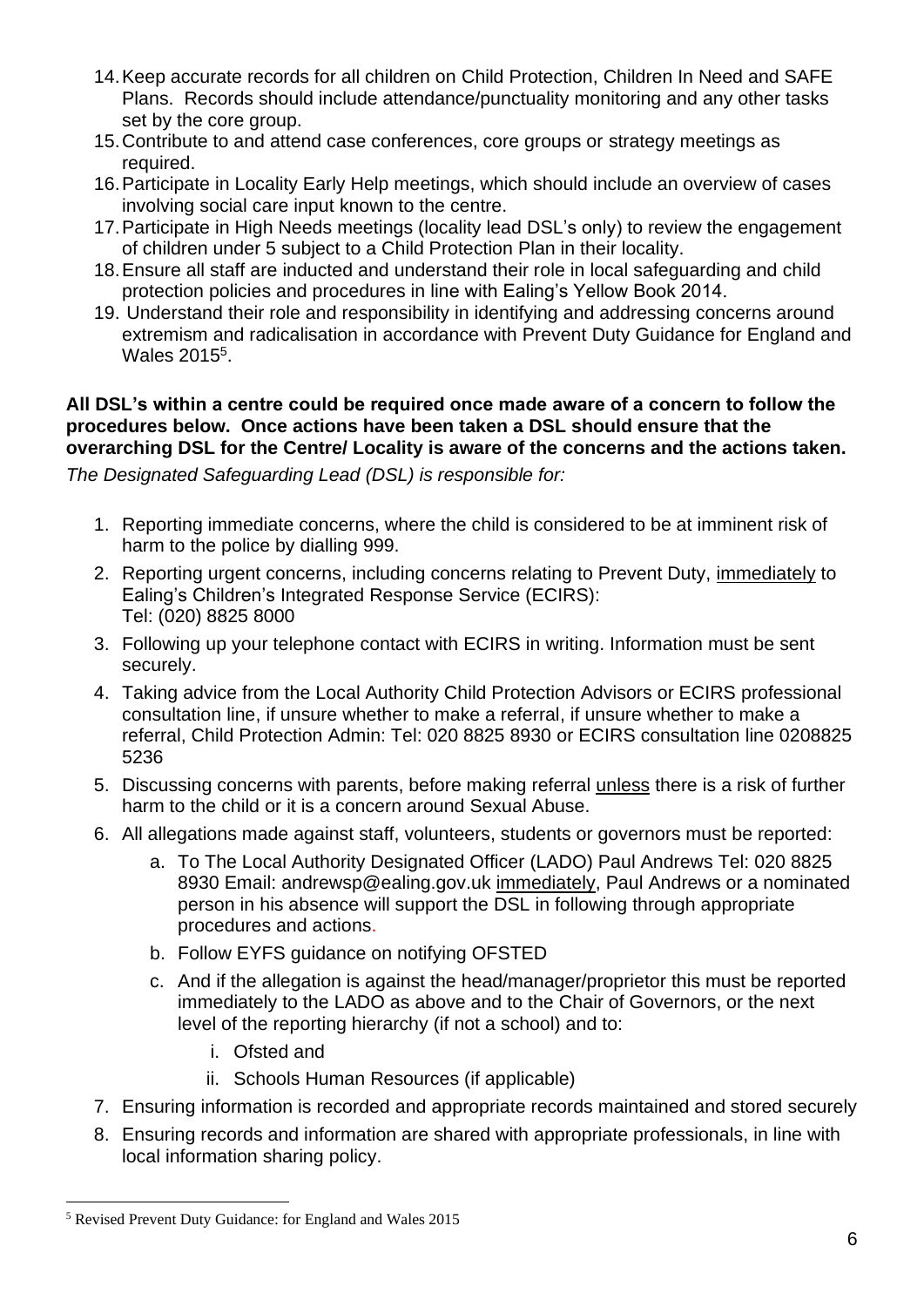- 9. Managing the monitoring of attendance (including reporting), development and wellbeing of children subject to Child Protection or Children In Need plans.
- 10.All DSLs to confirm with the overarching DSL for Centre /Locality which member of management /staff are providing supervision and guidance to staff working with children subject to Child Protection or Children In Need plans or an EHAP
- 11.Ensuring that the Children's Centre policies and procedures for safeguarding are known and adhered to by colleagues.
- 12.Acting as a source of advice within the Children's Centre, seeking further clarification when needed and ensuring their own and staff training is up to date.
- 13.Identifying and addressing deficiencies in the internal safeguarding procedures as they arise and ensuring that procedures are reviewed if required.
- *14.*Ensuring the appropriate person attends and contributes to case conferences and core group meetings using the strengthening families case conference report format (Appendices)

#### *The Governing Board (or lead organisation) is responsible for:*

- 1. Ensuring that appropriate safeguarding and child protection procedures are in place.
- 2. Seeking advice from the Local Authority and Children's Services when necessary.
- 3. Nominating one of its members to have responsibility for safeguarding and child protection and to liaise with the DSL as necessary.
- 4. Ensuring that the nominated governor (if applicable) undertakes child protection/safer recruitment training
- 5. Reviewing the safeguarding policy and procedures annually.
- 6. N.B. The Chair of the Governing Board (or named person in the reporting hierarchy) is the person responsible for liaising with the local authority if an allegation of abuse is made against the Head teacher/ Head of Centre.

#### *The staff and other adults working with the children are responsible for:*

- 7. Actively protecting the children they work with, including challenging parents in the inappropriate handling of their child's behaviour e.g. smacking or where parents are suspected to be under the influence of alcohol or drugs (if it is judged safe to do so).
- 8. Following the centres procedures.
- 9. Immediately reporting and recording causes for concern to the DSL or their deputy. Taking the concern forward immediately in the event of the DSL and Deputy's absence.
- 10.Understand their duty to have "due regard to the need to prevent people from being drawn into terrorism<sup>6</sup>" by being able to recognize areas of concern in relation to Prevent and to report these concerns on to the DSL.
- 11.Providing written records stating the names of those involved i.e. children, parents, staff and date and time concerns were noted, reporting exactly what was seen and heard, this should be recorded as early as possible.
- 12.Reporting any concerns about staff (Including Whistleblowing)
- 13.To write reports as required for case conferences and core group meetings. These must be shared with parents prior to meeting

<sup>6</sup> Revised Prevent Duty Guidance: for England and Wales July 2015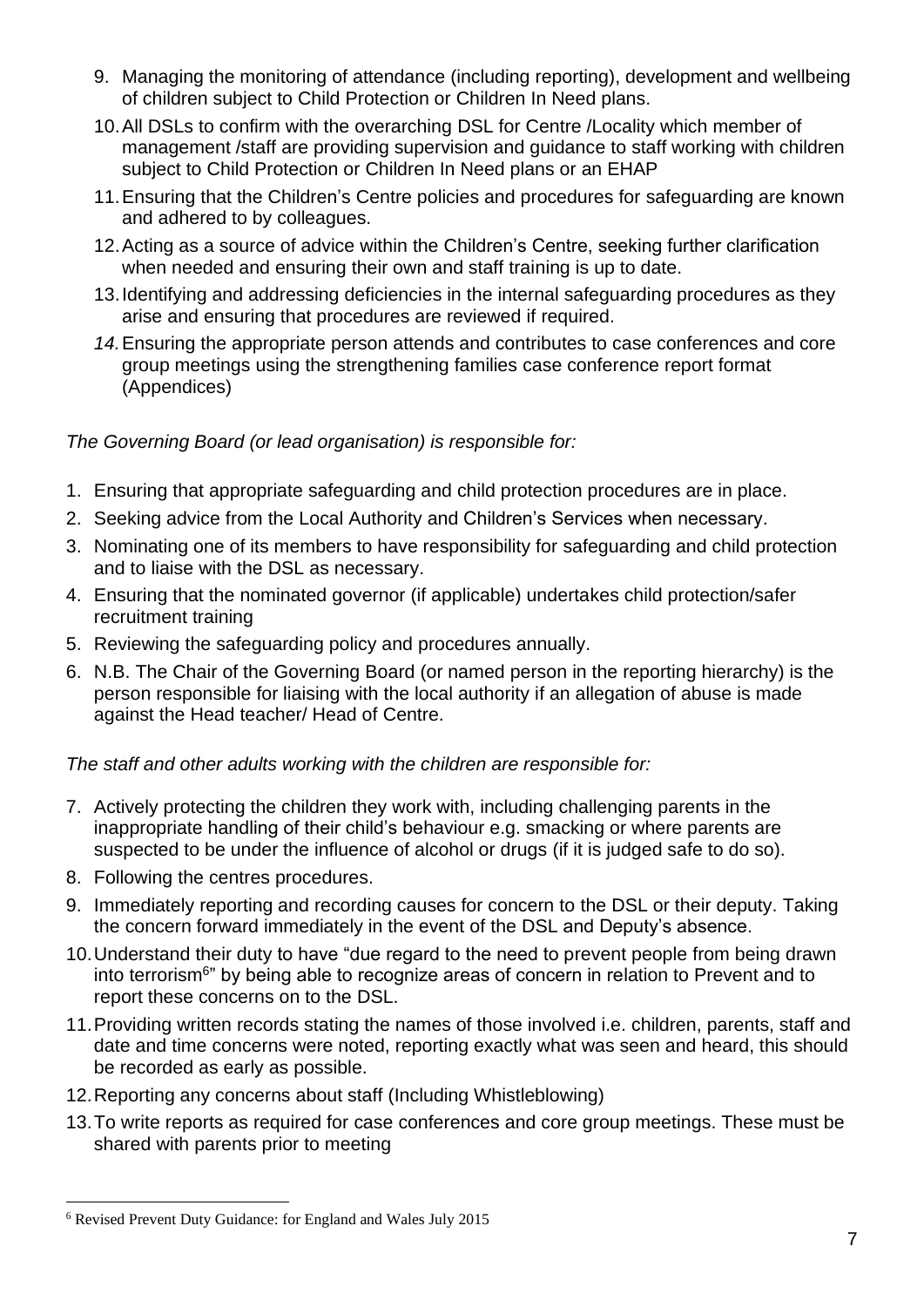- 14.Attending case conferences and core group meetings when asked to do so (staff will be given support in this).
- 15. Reporting "near misses" where a child could have potentially been at risk to ensure steps can be taken to avoid an incident occurring.
- 16.All staff must be aware of their role in identifying and reporting children who under the law would be considered to be privately fostered and staff must:
	- a. ensure that they understand the definition of private fostering<sup>7</sup>
	- b. inform parents/carers of their legal requirement to contact the Council where there are thought to be private fostering arrangements
	- c. notify the organisations DSL and report to ECIRS by phone 020 8825 8000 and follow up by secure Email (Egress): [ecirs@ealing.gov.uk](mailto:ecirs@ealing.gov.uk)

#### <span id="page-7-0"></span>*4. Identifying, Reporting, Referring, and Monitoring Concerns*

Staff must be as objective as possible in observing and reporting concerns, writing down exactly what they see and hear, and keeping this distinct from their opinions and beliefs. Staff must also act sensitively at all times with the child and ensure only to ask non leading questions e.g. 'How did you get the bruise?' **not '**Did daddy/mummy hit you?' It is good practice to have another member of staff within the vicinity to witness conversation.

The Children's Centre DSL **must be informed at all times** if there is a safeguarding concern within the Children's Centre. If the DSL is not the Head of Centre, they must notify the Head of Centre/manager/proprietor of all safeguarding and child protection concerns arising at the centre.

Professionals delivering services at or through the centre from an independent organisation must inform the Children's Centre DSL if they have any safeguarding concerns relating to children using their services.

The safeguarding responsibilities of the other services and organisations are set out below in relation to a range of circumstances that may occur in a Children's Centre:

**1. If a safeguarding concern is raised by a visiting member of staff about a child who is receiving a service that is delivered by the lead organisation for the Children's Centre;** the Children's Centre DSL must be informed and take forward the complaint or concern.

The Children's Centres DSL must inform the DSL of the other organisation of this concern and the actions being taken as long as these do not relate to the other organisation itself.

**2. If a safeguarding concern is raised by a member of staff about a child that is receiving a service being delivered solely by the other organisation** the DSL for that service or organisation must take forward the complaint or concern.

The DSL for the other organisation must inform the Children's Centre DSL of this concern who may then consider a joint investigation or need to take action as a consequence of this concern; for example to safeguard a sibling attending another service within the Children's Centre.

<sup>7</sup> Private Fostering: What is your role (Ealing Children's Services Leaflet)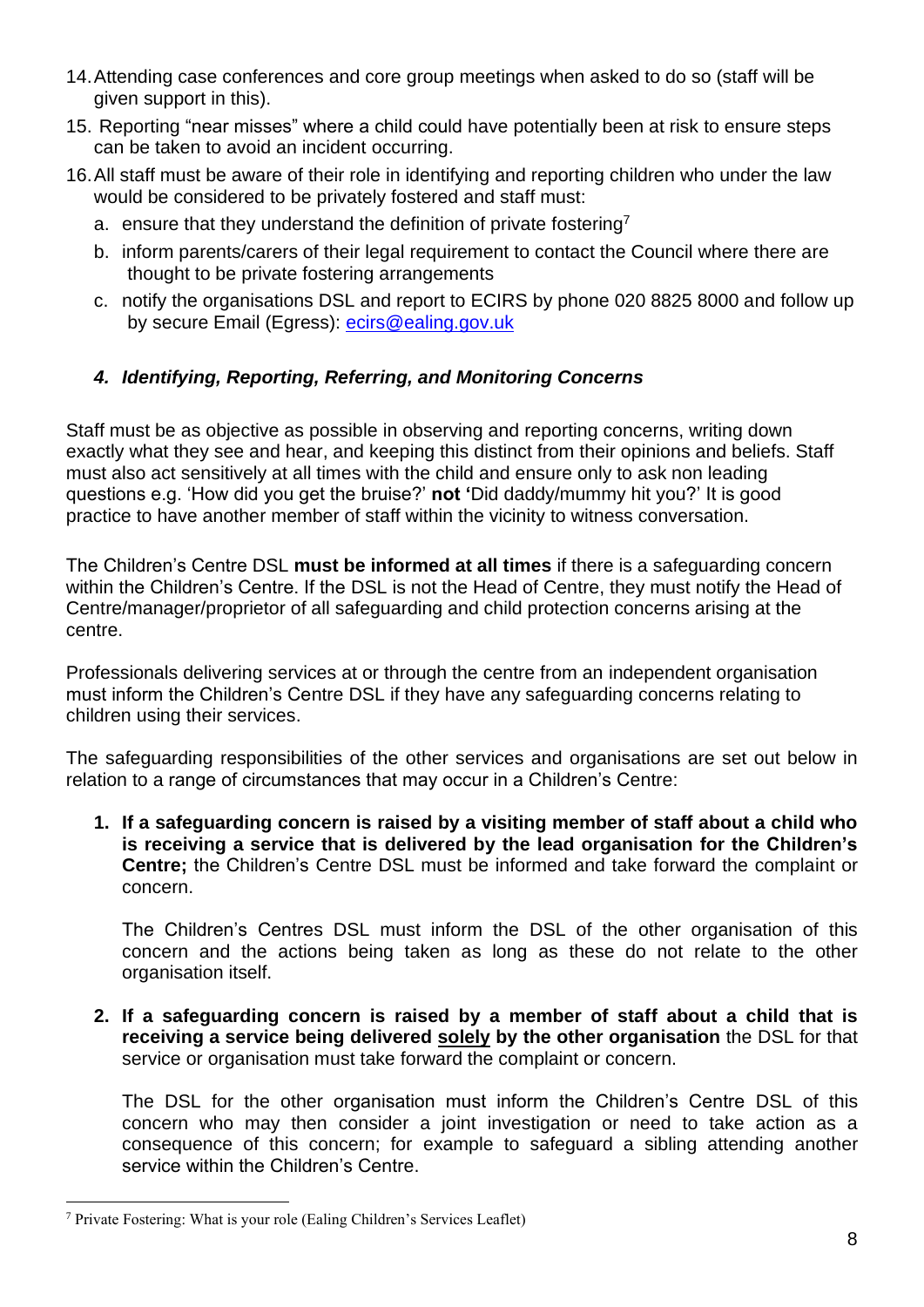These reporting responsibilities are set out in the following **flow chart.**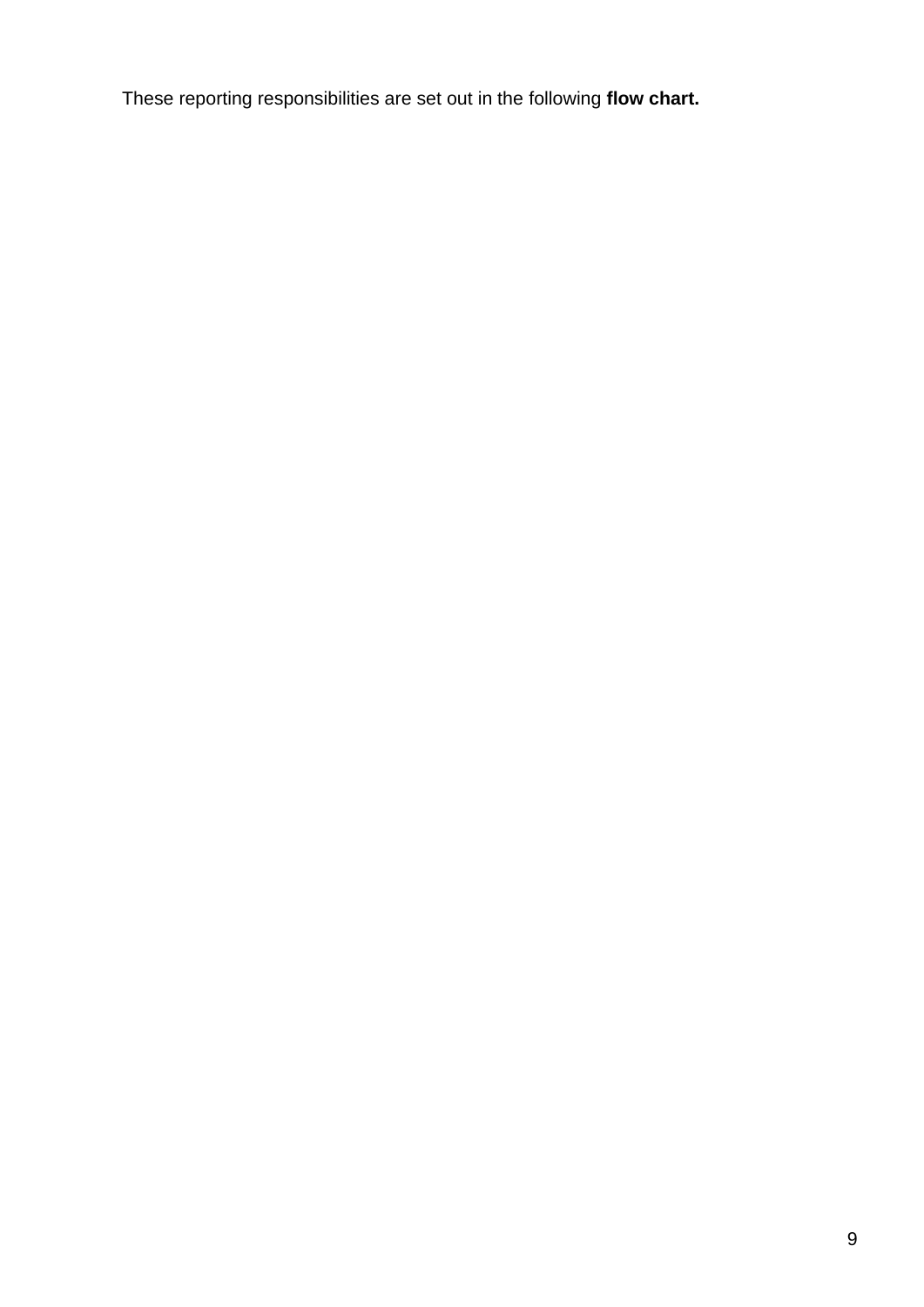#### <span id="page-9-0"></span>*Children's Centres Reporting Responsibilities Flow Chart*

This flow chart does not replace**: Dealing with concerns about a child/young person (**Yellow Book 2014 page 41**)** which must be followed by all staff and organisations working in Ealing Children's Centres.



**Regardless of the route taken, The Designated Safeguarding Lead involved MUST feedback to each other the nature of the concern, actions taken and the outcome of the referral (if made)**

**DSL must consider the needs of any siblings accessing a service delivered by the lead or other organisation at or through the centre.**

**If thresholds is not met for a referral the individual with concerns or the DSL should monitor the situation through the safeguarding log, or seek advice from one of Child Protection Advisor's Team (CPA). If the child's situation does not appear to improve, you must reconsider a referral to ECIRS,** 

**IN AN EMERGENCY OR IF YOU HAVE A GENUINE CONCERN THAT APPROPRIATE ACTION HAS NOT BEEN TAKEN INDIVIDUALS CAN MAKE A REFFERAL DIRECTLY TO ECIRS.**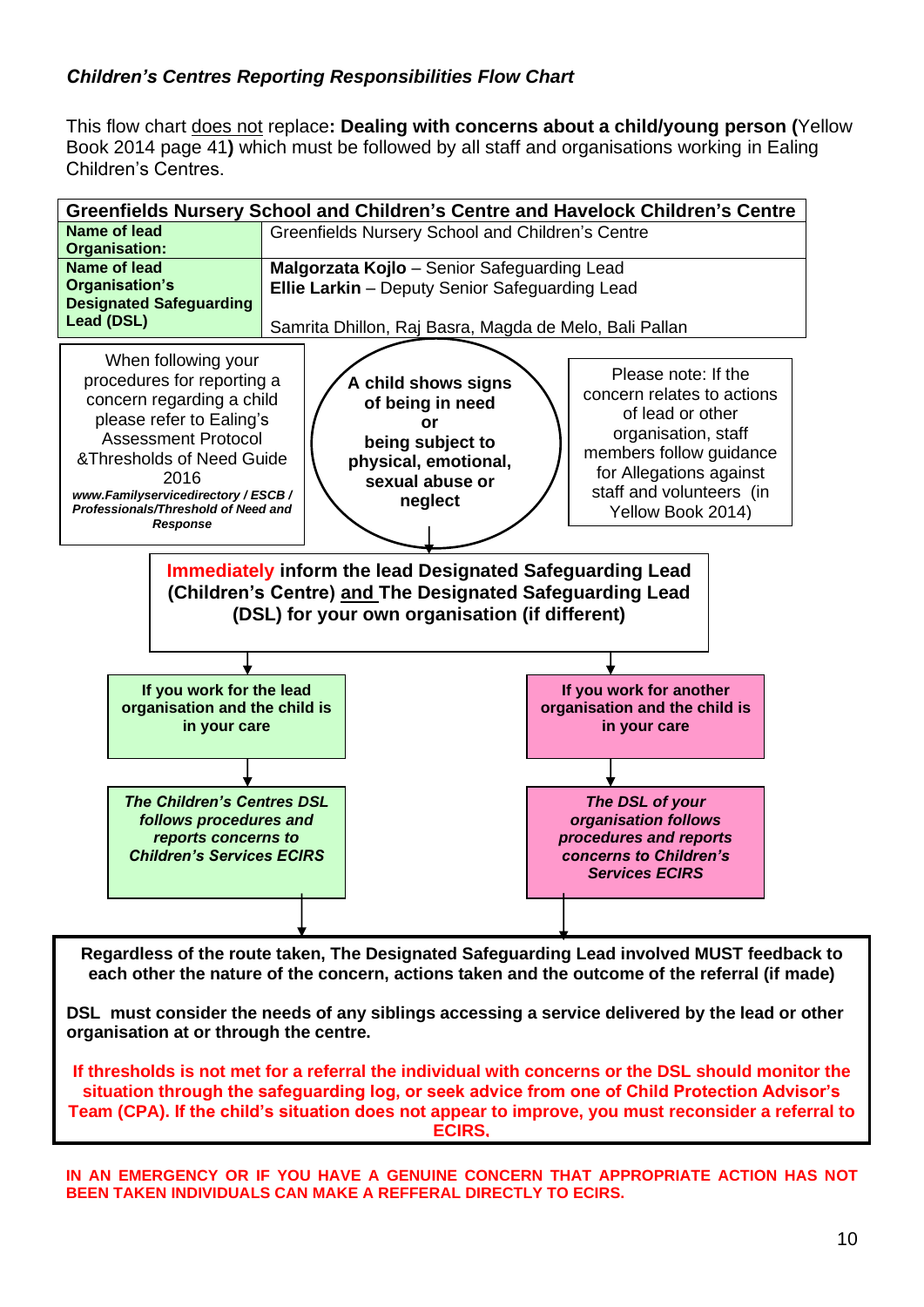#### <span id="page-10-0"></span>*5. Procedures for raising concerns:*

When raising a concern, the following procedures will be followed:

- 1. Staff, students, volunteers, or governors who have concerns about any child's wellbeing or safety or any parent/carer's behaviour, must record their concerns, using our online recording system CPOMS, the following must be included:
	- a. Date and time
	- b. What they saw and heard,
	- c. Who else was involved, and
	- d. Share this immediately with the DSL.
- 2. When appropriate the position of marks/bruising must be plotted on a body map with information of size/colour.
- 3. All notes must be signed and dated by the person making the report.
- 4. In order to make the process objective and maintain confidentiality, concerns should not be discussed with colleagues at this stage - the DSL will decide whether, when and how best to consult colleagues.
- 5. The DSL will draw together the immediate evidence/concerns about the child/family to inform the decision to make a referral. This should not delay the process of a making a referral.
- 6. In cases where threshold is not met for referral the individual with concerns or the DSL must keep a written record of concern and monitor the situation and consider early help services i.e. EHAP, Early Start referral.
- 7. If further concerns are observed or the situation does not improve for the child the individual with concerns must press for reconsideration around referral. **Note: In circumstances' such as an emergency or a genuine concern that the appropriate action has not been taken anybody can make a referral to ECIRS**

#### <span id="page-10-1"></span>*7. Procedures for making a referral:*

When making a referral, the following procedures will be followed.

- 1. The initial contact with parent/s must be well planned to ensure child/children's welfare and parent/s understanding and cooperation. Parents will normally be told of the referral unless this puts the child at risk, or in the case of suspected sexual abuse.
- 2. Prepare a chronology of significant events to send with or after making the referral via the Ealing Children's Services-Interagency Referral and Assessment Form. **Note: Although this is required there must be no delay in making a referral if this information is not ready to hand.**
- 3. **Phone ECIRS**: **Tel: (020) 8825 8000** and discuss concerns. For follow up information Email: [ecirs@ealing.gov.uk.](mailto:ecirs@ealing.gov.uk) **Note: If child lives in another Borough, then the Social Services in that local authority should be contacted.** Never leave a message on an answer machine or email in the first instance when making a safeguarding referral, always make sure you speak to someone and record the name of the person who you have made the referral to.
- 4. If you have made the decision not to inform the parents of the referral you must speak to a Social Worker in order to plan who will contact parent/s and when.
- 5. If you are not contacted by a Social Worker by the time the child is due to go home, **phone ECIRS again**. You should phone the police if the child is about to go home and you are concerned that they are at immediate risk of significant harm.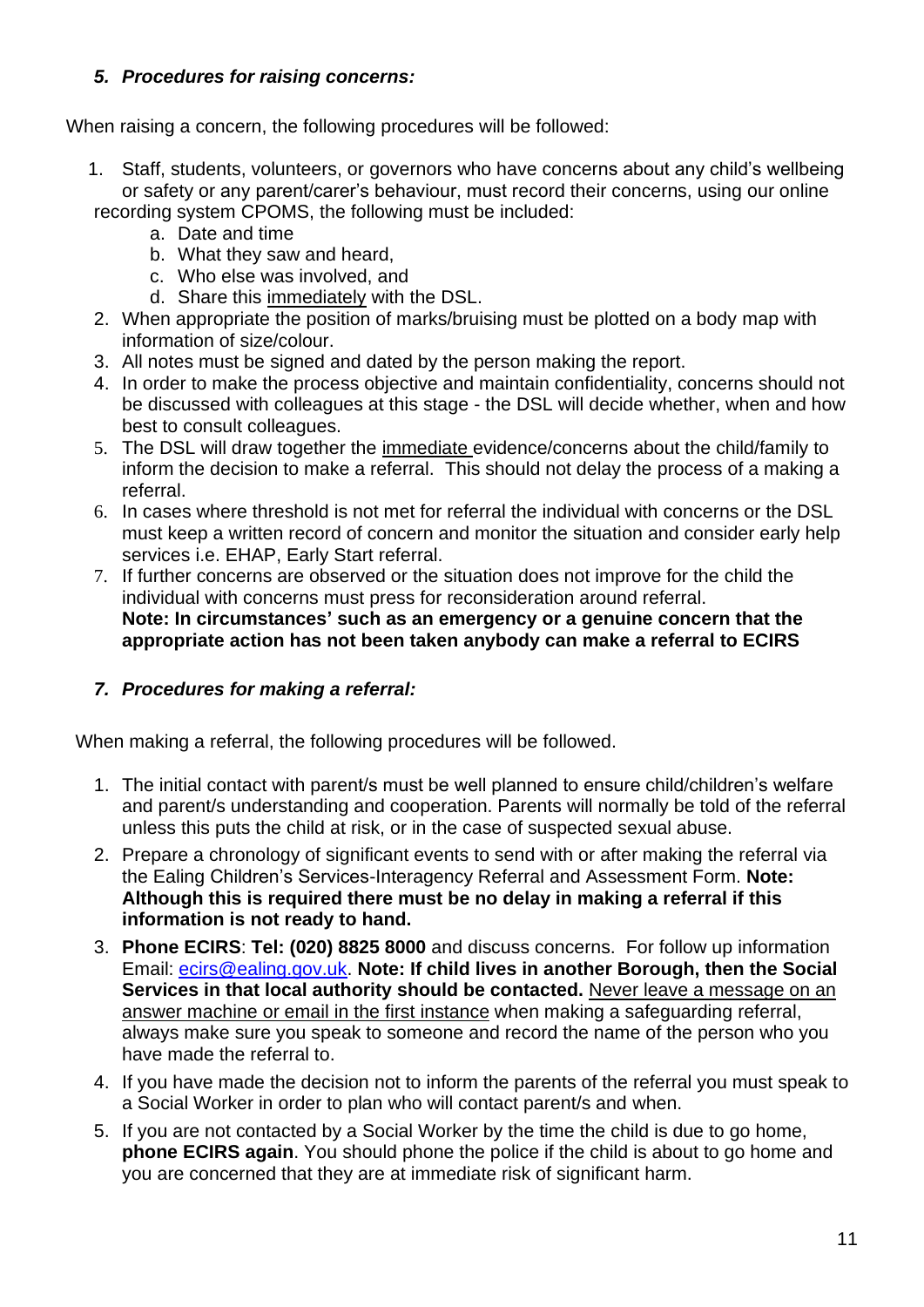- 6. At the end of the referral discussion the referrer and ECIRS should be clear about proposed action, timescales and who will be taking action, or that no further action will be taken.
- 7. All referrals from professionals should be confirmed in writing, by the referrer, within 48 hours and clearly reflect the information shared verbally at the first contact with ECIRS. Use Appendix 1 Child and Family Enquiry / Referral form.
- 8. **If the referrer has not received an acknowledgement of the referral within three working days, they must contact ECIRS again**.
- 9. Where there is to be no further action by Children's Services, feedback should be provided by Children's Services to the referrer about reasons for this outcome. If this information is not provided the DSL should request this and make a record of the reason for no further action in their safeguarding log.

#### <span id="page-11-0"></span>*8. Procedures for monitoring children thought/known to be at risk*

When monitoring a child thought or known to be at risk, the following procedures will be followed:

- 1. Written records of concern/incidents must be kept even if there is no immediate plan for a referral.
- 2. The DSL will inform the key person of their responsibility to keep and maintain record of information about the child.
- 3. Consider if support from Early Help Services would reduce concern, and with parental agreement instigate an EHAP or referral to Early Start team for family support.
- 4. The key person is responsible for maintaining records of wellbeing and progress. When levels of concern are high or a child is subject to a Child Protection or Child In Need plan, daily records will be needed for detailed monitoring of the child's emotional wellbeing; relationships; physical wellbeing; play; toileting issues etc. These records should be kept in the child's confidential file on the Centres online system CPOMS.
- 5. Aspects of a child's wellbeing and progress should be discussed at team meetings when relevant to obtain feedback from all colleagues, and to plan future action as a team. These plans must be recorded and reviewed.
- 6. The DSL must maintain a record of telephone and other relevant contacts with outside agencies, staff, and parents/carers in the child's file.
- 7. Any paper files must be stored in a locked filing cabinet in a lockable room.

#### <span id="page-11-1"></span>*9. Procedures for reporting to and attending review meetings*

When reporting to and attending review meetings, the following procedures will be followed:

- 1. The DSL notifies Children's Services immediately of any concerns or unauthorised absences involving Looked After Children and children subject to Child Protection or Child in Need plans and records it on the child's file.
- 2. The DSL and/or the child's key person provide reports for and attend case conferences, core group meetings, and professionals' meetings as required.
- 3. On transfer, records are passed on as appropriate to the DSL at the receiving school. If the child is currently subject to a CP/CIN plan and agreement has been provided by the lead professional. Centre or childcare provision must keep a photocopy of these records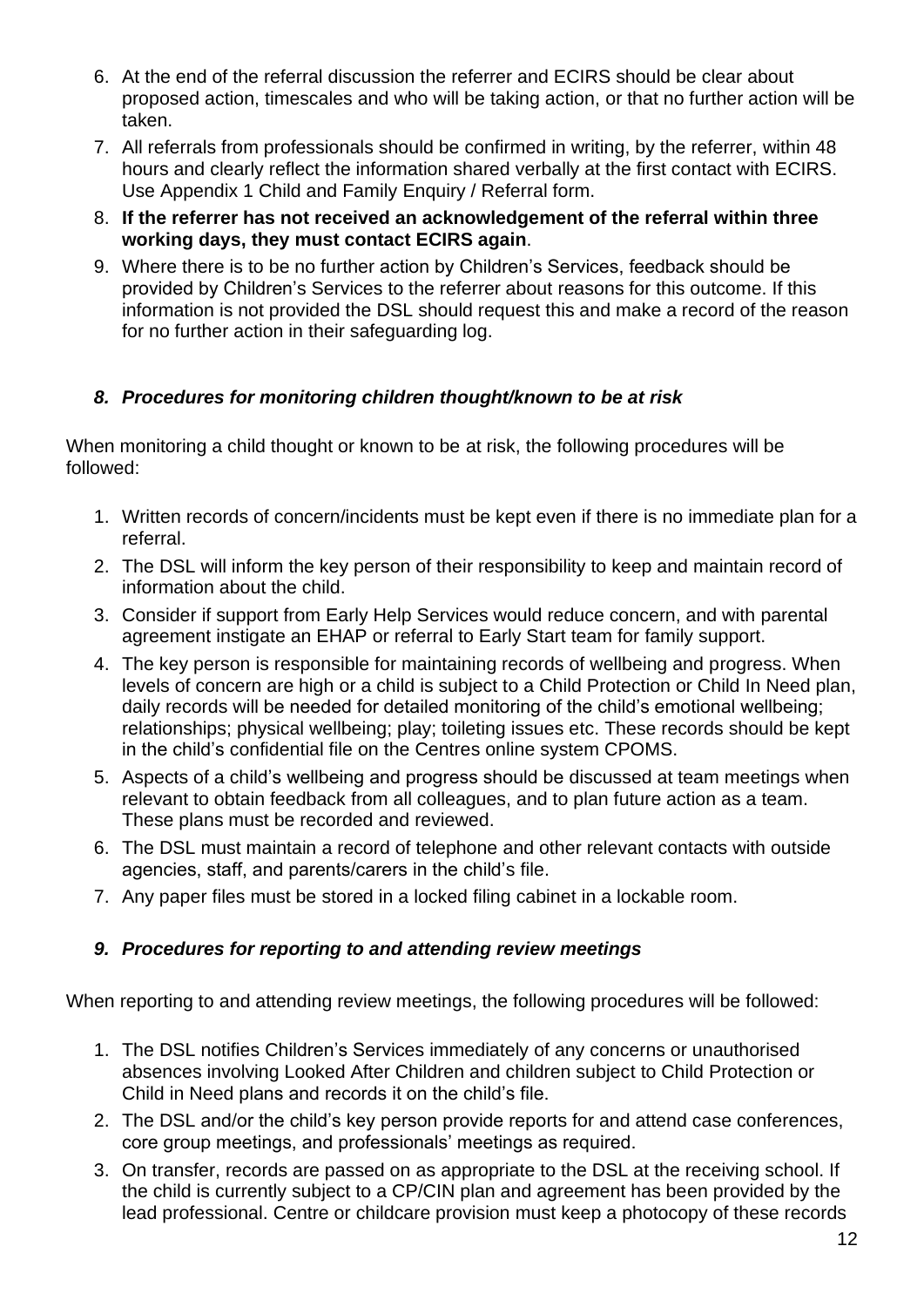with the Children's Centre for 3 years after which they are archived for the required duration as outlined in the GDPR regulations. (EHAP protocol is to be saved for 10 years in total).

#### *10.Safer Recruitment*

<span id="page-12-0"></span>The Children's Centre follows the Safer Recruitment Practices outlined by Keeping Children Safe in Education (September 2021 update), which aims to identify people who might be harmful or unsuitable at the outset, and prevent them from working with children.

The Children's Centre aims to ensure insofar as is possible, that anyone seeking paid or voluntary work at the Children's Centre is safe to work with children by following Safer Recruitment Practice.

The Children's Centre expects all staff and volunteers to share commitment to safeguarding and promoting the welfare of children.

Safer Recruitment requires the Children's Centre to embed child protection and the safeguarding of children at every stage of the recruitment and selection process.

When recruiting staff, the following procedures will be followed:

- 1. At least one member of the interviewing panel will have attended appropriate safer recruitment training
- 2. Ensuring job descriptions clearly state the responsibility staff have for safeguarding children and promoting their welfare.
- 3. Including specific reference to applicants' suitability to work with children in future person specifications.
- 4. Use of application forms, which include necessary statements relating to the Rehabilitation of Offenders Act, and a Safeguarding Statement, which summarises the vetting process that will be undertaken. (Reference Local Authority Application Forms)
- 5. Scrutinising applicants' education and employment history.
- 6. Completely resolving apparent gaps/discrepancies in the application (including gaps in employment) at the interview stage, all gaps /discrepancies must be accounted for.
- 7. Obtaining independent references to assess the applicants' suitability to work with children and addressing concerns that may arise.
- 8. Children's Centres must ask for previous allegations founded and unfounded and if subject to any disciplinary procedures even if time scale is spent.
- 9. A formal interview, which will include questions relating to safeguarding of children.
- 10.Verifying the successful applicants: identity, academic/vocational qualifications, employment history and experience and resolving anomalies, health and physical capacity for the job.
- 11.Processing the application for and obtaining clearance from the Disclosure and Barring Service (DBS) for an Enhanced DBS check before staff take up employment (see page 14 of this policy and procedures)
- 12. In exceptional circumstances if a staff member is required to start before a satisfactory DBS check has been received a risk assessment must be carried out, reviewed and signed by the overarching DSL. The member of staff must never be left unsupervised with children.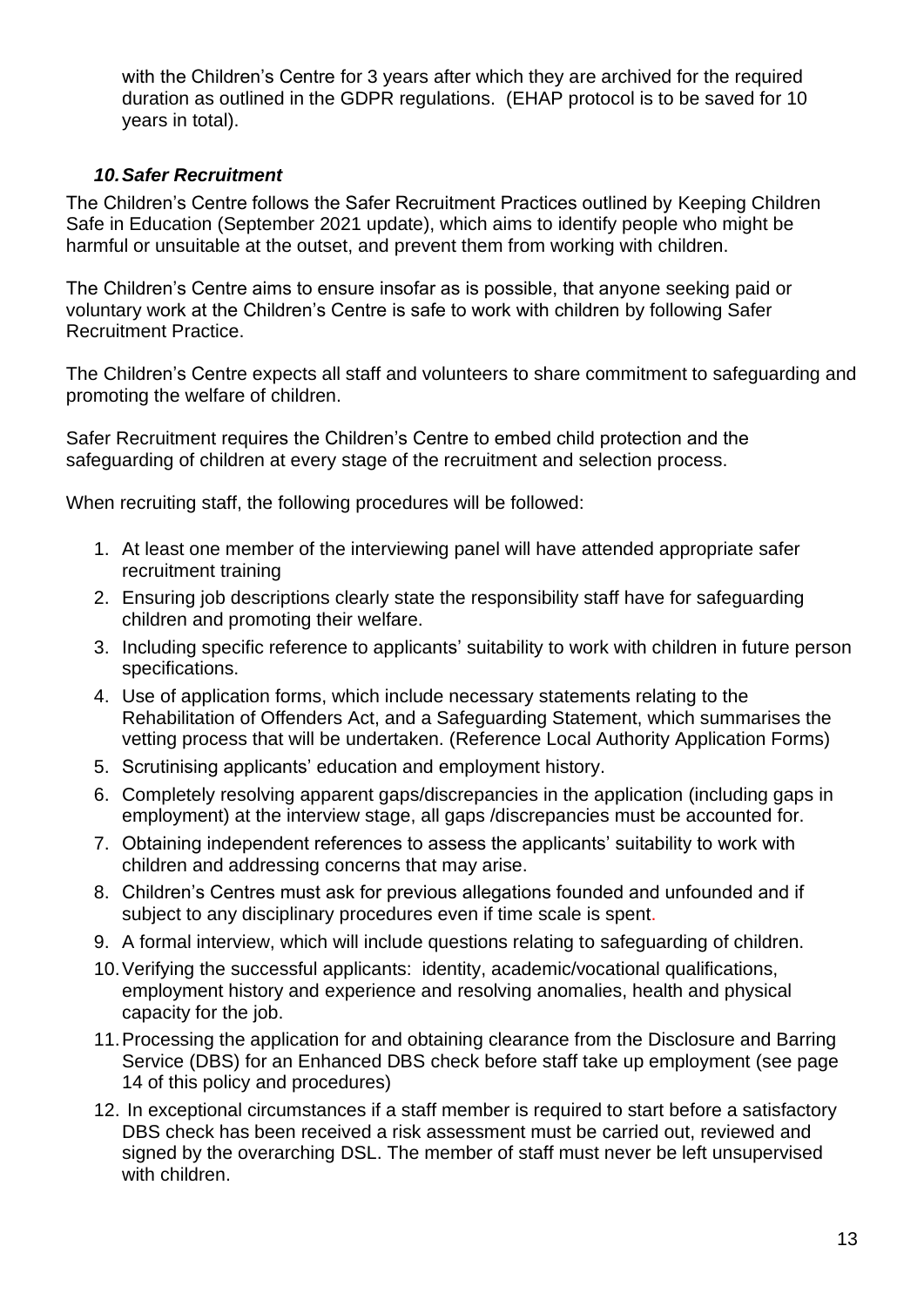#### <span id="page-13-0"></span>*11.Single Central Record*

The Children's Centre keep a Single Central Record of Recruitment and Vetting checks and a Record of ID Checks for all staff, students and volunteers who work or deliver services at the centre.

The Single Central Record of DBS disclosures should include details of:

- 1. Name
- 2. Role
- 3. Organisation
- 4. DBS number
- 5. Date of DBS Disclosure
- 6. Confirmation that the Head of Centre or a person delegated by them has had sight of this disclosure
- 7. Confirmation that the Head of Centre or a person delegated by them has seen proof of identification such as a passport or Photo ID from a statutory agency or organisation contracted by the Local Authority. Copies of disclosures must not be kept on site.
- 8. For national and external organisations recognised by the LA such as NHS healthcare professionals or LA maintenance teams you should expect to be provided with the full DBS details. **In some instance a formal letter from their organisation that clearly outlines that staff have all received DBS clearance will be sufficient**. This letter should be annually updated by the Locality Lead.

#### <span id="page-13-1"></span>*12.Disclosure and Barring Service (DBS)<sup>8</sup>*

Children's Centres provide regulated activity (children) as set below:

- 1. Regulated activity includes unsupervised activities e.g. teaching, training, instructing, **care or supervision of children or providing guidance or advice on well-being**, driving a vehicle for children only.
- 2. Regulated activity also includes work for a limited range of establishments (specified places) where there is an opportunity for contact e.g. schools, children's homes, children's centres and childcare premises (but not work by supervised volunteers – unless this is frequent see point 5 below)
- 3. If you are on the payroll working at a school / children's centre / childcare provider, this is classed as Regulated Activity
- 4. Contractors or any employee of the contractor has to have an appropriate level DBS checks. Contractors engaging in regulated activity will require and enhanced DBS certificate (including barred list information). For all other contractors who are not engaging in regulated activity, but whose work provides them with an opportunity for regular contact with children, an enhanced DBS check (not including barred list) will be required. When considering whether the contact is regular (regular is defined as carried out by the same person frequently (once a week or more often), or on 4 or more days in a 30-day period, it is

<sup>8</sup> Keeping children safe in education Statutory guidance for schools and colleges / Ealing Council DBS guidance 2015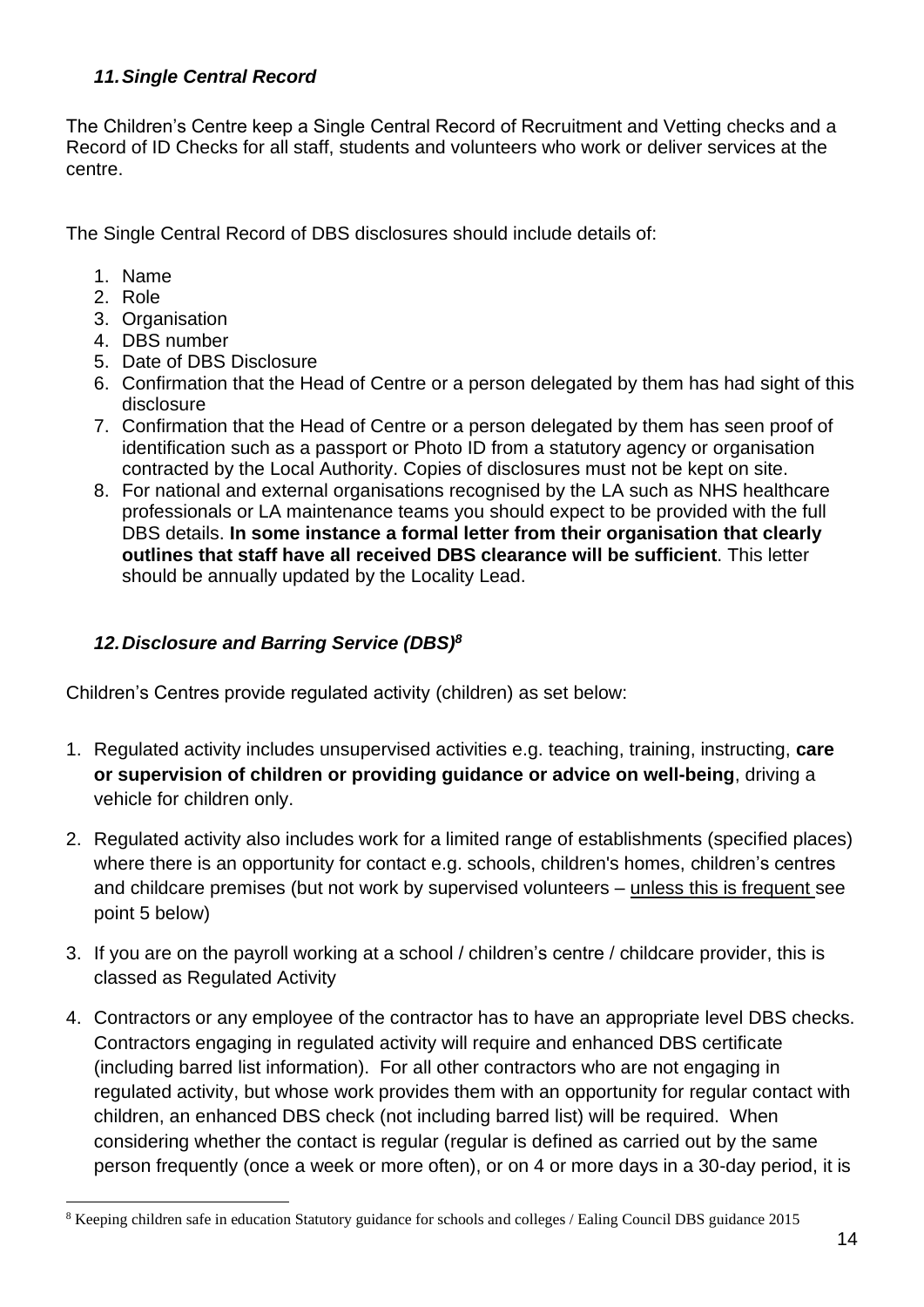irrelevant whether the contractor works on a single site or across an number of sites) Temporary and maintenance workers are not in regulated activity, it is the school's children's centre and childcare providers responsibility to ensure the safety of the children through supervising these staff at ALL times.

- 5. Frequency and intensity comes into play with children. Even if a role is unregulated e.g. volunteer, **if they were to be at the school / children's centre / childcare provider once a week or four times in a month, because of the frequency they would need to have a DBS check carried out, but not a Barred List check.**
- 6. Those roles that used to be in Regulated Activity but are no longer in Regulated Activity (i.e. they are fully supervised) **can still have an enhanced DBS check** but no Barred List check.
- 7. Parent volunteers on school or centre trips need to be supervised at ALL times and it is the school's children's centre or childcare provider's responsibility to ensure this happens.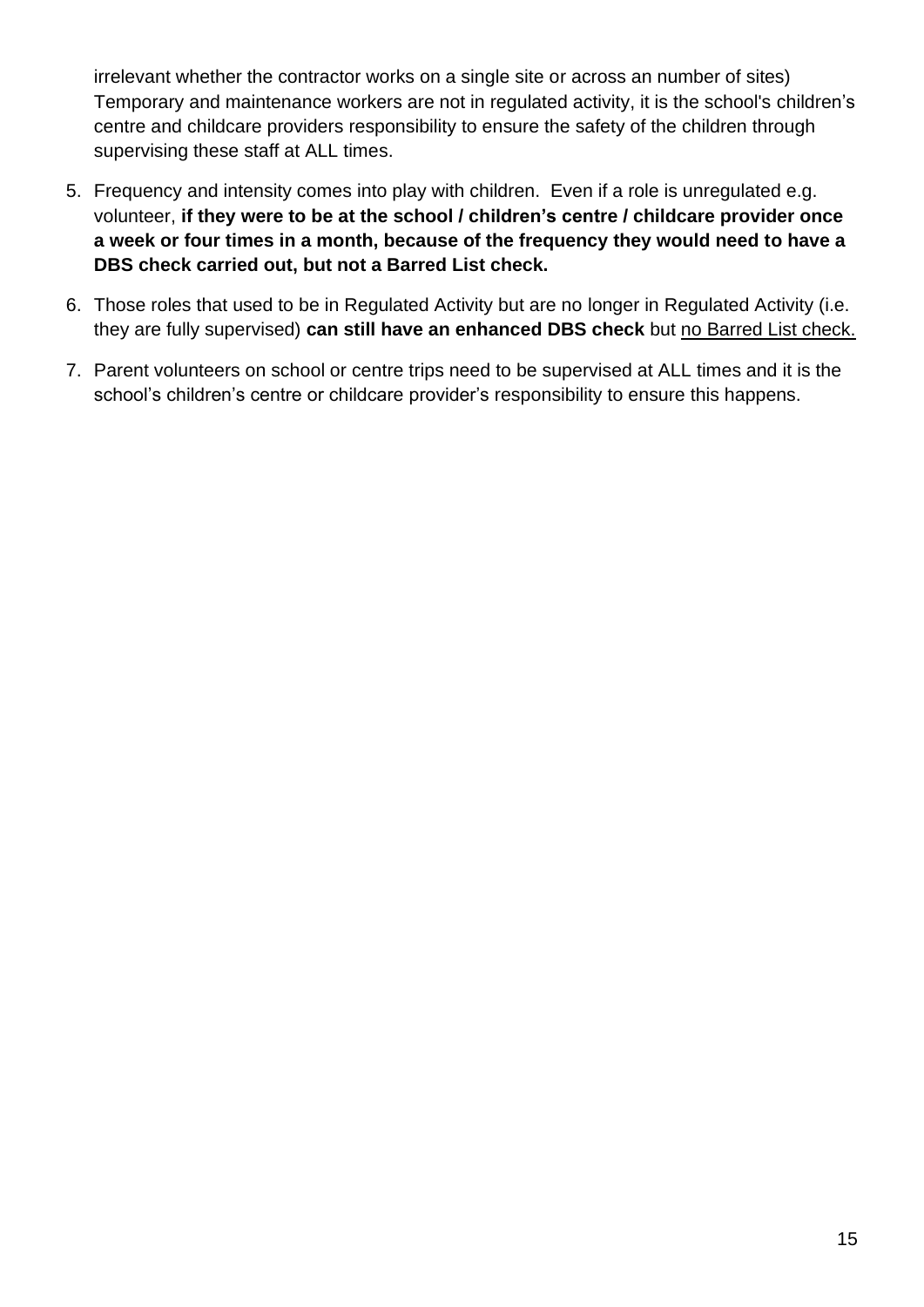#### **Disclosure and Barring Service checks<sup>9</sup>**

| These are the types of<br>checks available to those<br>working with children: Type<br>of check        | What the check involves                                                                                                                                                                                                                                                                                                         | Positions eligible for this level<br>of check                                                                                                                                                                                                |
|-------------------------------------------------------------------------------------------------------|---------------------------------------------------------------------------------------------------------------------------------------------------------------------------------------------------------------------------------------------------------------------------------------------------------------------------------|----------------------------------------------------------------------------------------------------------------------------------------------------------------------------------------------------------------------------------------------|
| <b>Standard check</b>                                                                                 | <b>Check of the Police National</b><br>Computer records of<br>convictions, cautions,<br>reprimands and warnings                                                                                                                                                                                                                 | The position being applied for<br>must be covered by an exempted<br>question in the Rehabilitation of<br>Offenders Act 1974 (Exceptions)<br>Order 1975.                                                                                      |
| <b>Enhanced check</b>                                                                                 | <b>Check of the Police National</b><br>Computer records plus<br>additional information held<br>by police such as interviews<br>and allegations. Additional<br>information will only be<br>disclosed where a Chief<br>Police Officer reasonably<br>believes it to be relevant and<br>considers that it ought to be<br>disclosed. | The position being applied for<br>must be covered by an exempted<br>question in the Rehabilitation of<br>Offenders Act 1974 (Exceptions)<br>Order 1975 and by provisions in<br>the Police Act 1997 (Criminal<br>Records) Regulations 2002.*  |
| <b>Enhanced criminal record</b><br>check with children's<br>and/or adult's barred list<br>information | <b>Check of the Police National</b><br>Computer records plus<br>additional information held<br>by police plus check of the<br><b>DBS Children's Barred List</b><br>plus check of the DBS<br><b>Adults' Barred List.</b>                                                                                                         | The position must be eligible for<br>an enhanced level criminal record<br>check as above and be for a<br>purpose listed in the Police Act<br>1997 (Criminal Records) (No.2)<br>Regulations 2009 as qualifying for<br>a barred list(s) check. |

For staff working in a regulated activity schools, children's centres, child care providers, managers **must apply for the: Enhanced criminal record check with children's and/or adults' barred list information, check.**

For staff (or volunteers work who work frequently) in a regulated activity and are supervised (and as such this could be classed as an unregulated activity) schools, children's centres, child care providers **can apply for an: Enhanced check**

Guidance for supervision of volunteers is set out clearly in Annex D: statutory Guidance – regulated activity (children)<sup>10</sup>

#### **Frequency of DBS checks**

Schools, Children's Centres and childcare providers must follow guidance on frequency of DBS renewal that relates to their service type and organisation as follows:

<sup>9</sup> See Keeping children safe in education Statutory guidance for schools and colleges Sept 2021 for references

<sup>&</sup>lt;sup>10</sup> See Keeping children safe in education Statutory guidance for schools and colleges Sept 2021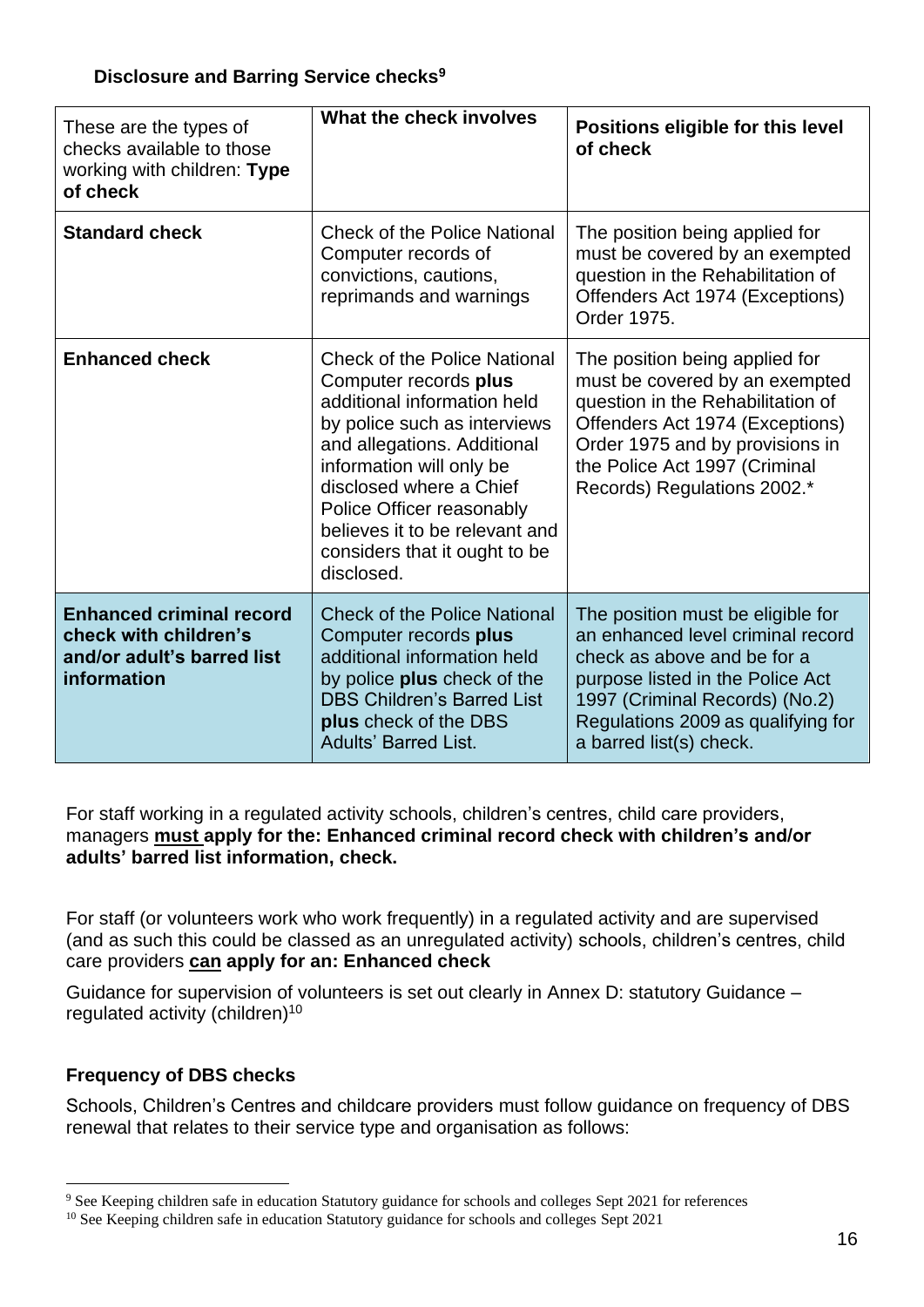- 1. Ealing Council Children's Services staff:
	- a. Enhanced check with barring on starting employment in a regulated activity and on change of job, change in circumstances that would have implications for the check and or renewed every three years
	- b. Enhanced check on starting employment in a regulated activity and on change of job, and or change in circumstances that would have implications for the check
- 2. School and external child care provider staff:
	- a. Enhanced check with barring on starting employment in a regulated activity and on change of job and or change in circumstances that would have implications for the check
	- b. Enhanced check on starting employment in a regulated activity and on change of job, and or change in circumstances that would have implications for the check
- 3. All employees who work in a regulated activity and have undertaken a DBS check have an obligation to notify their manager/employer of any incidents that may affect this status. Manager must then carry out an additional check.

#### *13.Managing Allegations against staff and volunteers ASV (Allegations Against Staff)*

<span id="page-16-0"></span>The Children's Centre has a professional duty to provide a safe and happy environment and nurturing ethos, which fosters confidence, independence and learning, and:

- 1. Recognises the importance of close contact with trusted adults for young children's healthy development and its importance in building self-esteem and positive attachments between the staff and the children. This is especially important for the youngest children who require the greatest amount of physical care, handling, and comforting.
- 2. Fosters the development of natural relationships between staff and children based on care, respect and love for the children, which includes close physical contact and warmth. This sort of contact is not encouraged with **students, volunteers and shortterm agency staff.** Everyone is nevertheless, expected to always observe professional and appropriate boundaries in their relationships with the children.

To ensure a safe environment, the following procedures will be followed:

.

- 1. Activities where staff are alone with a child or group of children for a short period of time – e.g. during story times, must be planned, agreed and recorded by the Centre Head or delegated manager to ensure that staff qualification and ratios are met at all times, and risk assessment carried out as appropriate.
- 2. Childcare and nursery provision within Children's Centres must abide by the "Statutory Framework for Early Years Foundation Stage Sept 2021 staff and child ratios.
- 3. Students, volunteers, visitors or agency staff are not allowed to be alone with children (with the exception of agency staff/students on long term placement who have been observed to work safely and respectfully with the children over a period of time and agreed and recorded by Head of Centre or delegated manager and have DBS clearance.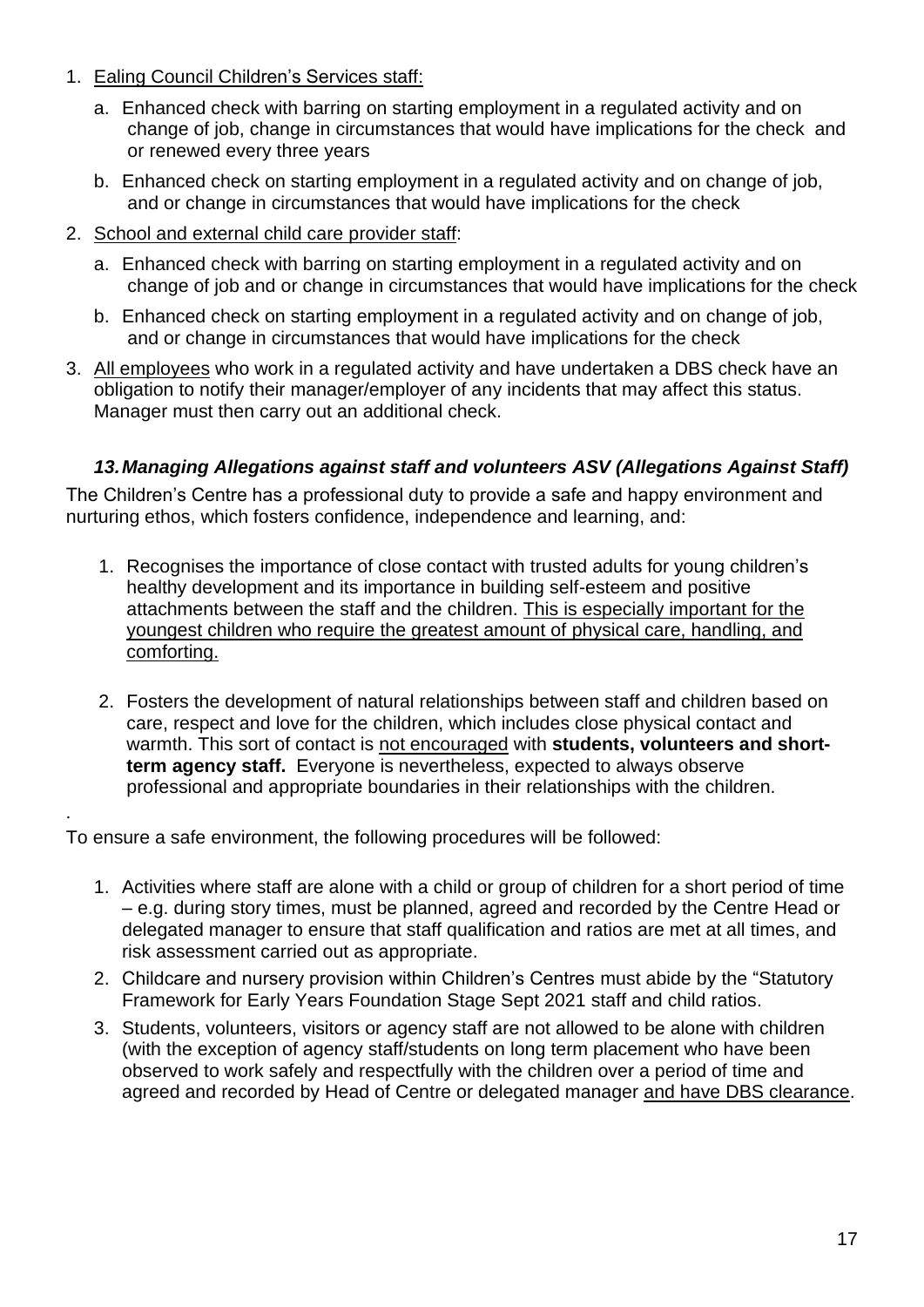#### 4. **The changing areas are**:

- a. **Open** to main areas so staff are not shut off alone and out of sight with children.
- 5. Permanent members of staff should change children's clothes, or long-term agency staff, that have a key person role. This should be agreed and recorded by Centre Head or delegated manager.
- 6. Staff must inform colleagues when they are changing a child.
- 7. Staff must keep a record of nappy changes, or changes of children's clothing, toilet training and any other occasion when it is necessary to change a child or help them in the toilets.
- 8. If parents take their own child to the toilet area, staff must ensure that no other children are left alone in this area at the same time.
- 9. Contractors working on site must not be allowed in changing areas if children are being changed.

In the event of an allegation being made against staff the procedure is to:

1. Report the allegation to The Designated Safeguarding Lead (DSL) except for allegations against the DSL, which must be reported to the person who is at next level of management).

This person will report it to The LADO, Paul Andrews, Tel: 020 8825 8930 **immediately** and follow up information can be sent securely via Egress Email: [andrewsp@ealing.gov.uk](mailto:andrewsp@ealing.gov.uk)

The person who has reported the incident to The Designated Officer **must not talk to any members of staff or other person until advised to do so by The LADO. The member of staff concerned must not be told about the subject of the allegation as this can hinder and affect the investigation procedure.**

- 2. All communication and related evidence and actions must be recorded, dated and signed.
- 3. The LADO will consult as necessary with the Head of Centre/Police/Child Protection Advisor and HR to consider the evidence/information and will advise on the required course of action.
- 4. Refer to Ealing's Yellow Book 2014, for more detailed procedures.
- 5. Organisations must follow their own procedures regarding Allegations against staff and volunteers (ASV) and if the requirements are met for a member of staff to be temporarily relocated, redeployed or suspended this must be actioned accordingly.
- 6. The manager responsible must only communicate information with the affected member of staff as agreed by the LADO, e.g. to state the reasons for management action are than an allegation has been made not what the allegations relates to)
- 7. See policy on 'Responding to Allegations of Abuse Made Against Teachers and Other School Staff' for further detail.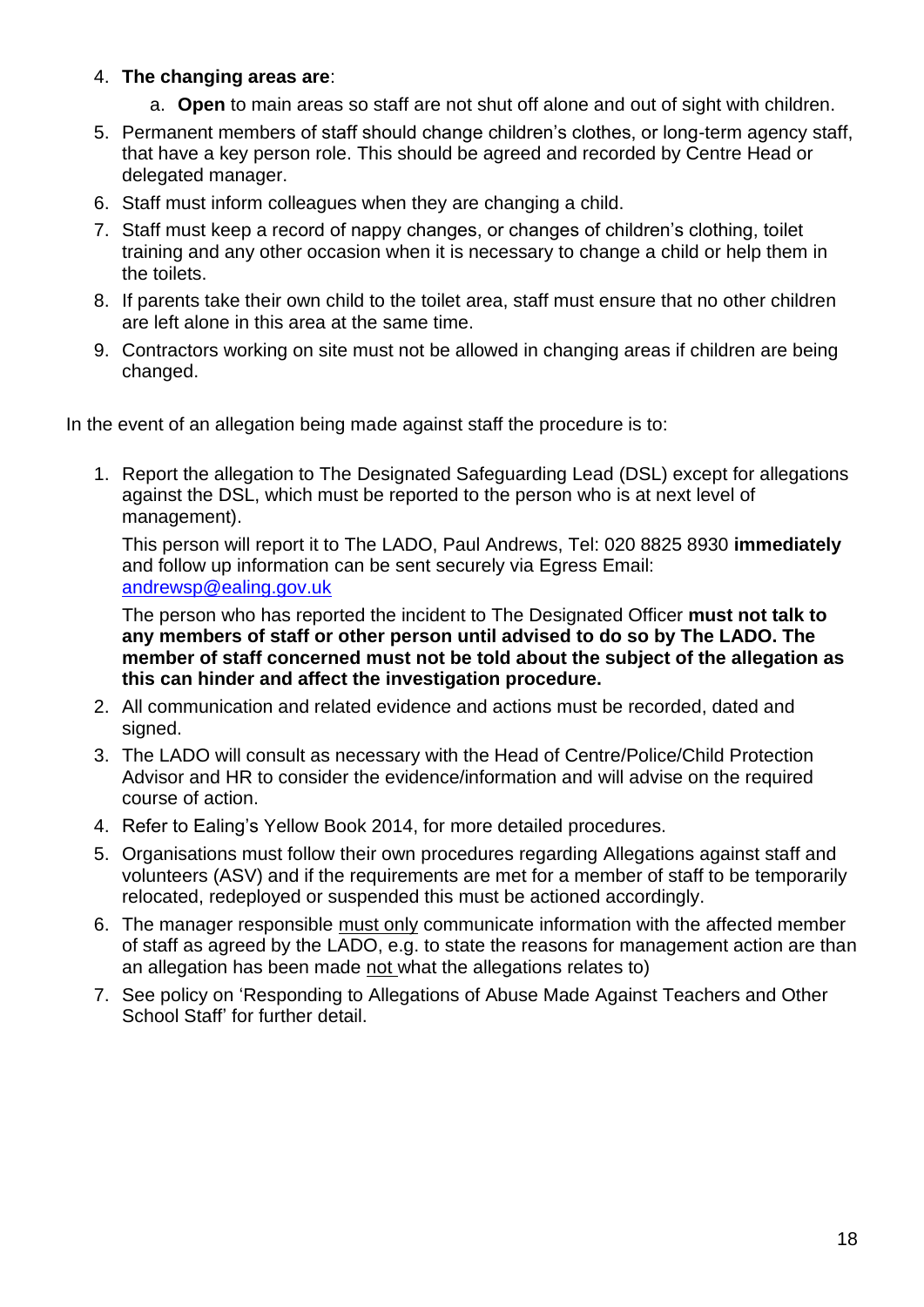#### <span id="page-18-0"></span>*14.Training*

To ensure safe practice the following training must be undertaken:

- 1. The Designated Safeguarding Lead must undertake Ealing Safeguarding Children Partnership approved training through attendance at Ealing Safeguarding Children Partnership or other relevant Governors Safeguarding Training. There is also an expectation that the DSL attend other relevant ESCB multi-agency training and an additional requirement to attend DSL training and the DSL network meeting which is run 5 times a year.
- 2. The Designated Safeguarding Teacher must update their training every two years.
- 3. Whole staff group and or individual training will be undertaken every 2 years or more often if required. This training should meet the requirements of Ealing Safeguarding Children Partnership.
- 4. Ensure that staff are trained properly and understand their duties under Prevent<sup>11</sup>
- 5. All staff must be able to demonstrate a general awareness of known indicators/predisposing factors of abuse/neglect as well as detailed knowledge of the agreed policies and procedures.
- 6. All front-line staff, including reception staff must be trained to pass on calls about the safety of children to The Designated Safeguarding Lead or other member of Senior Management Team (Head of Centre); and be able to record their concerns on the children's centre phone and discussion record sheet
- 7. The Designated Safeguarding Lead will ensure their own and other staff training is kept up to date and will keep a log of all relevant training. This will include options for on-line training modules that can be accessed from Ealing Safeguarding Children Partnership.
- 8. If the Children's Centre is led by a school:
	- a. The governing board training must adhere to the requirements of Keeping Children Safe in Education September 2021.
	- b. The Head of Centre and the Chair of Governors or a nominated governor will attend appropriate Safer Recruitment training.

<sup>&</sup>lt;sup>11</sup> Revised Prevent Duty Guidance for England and Wales 2015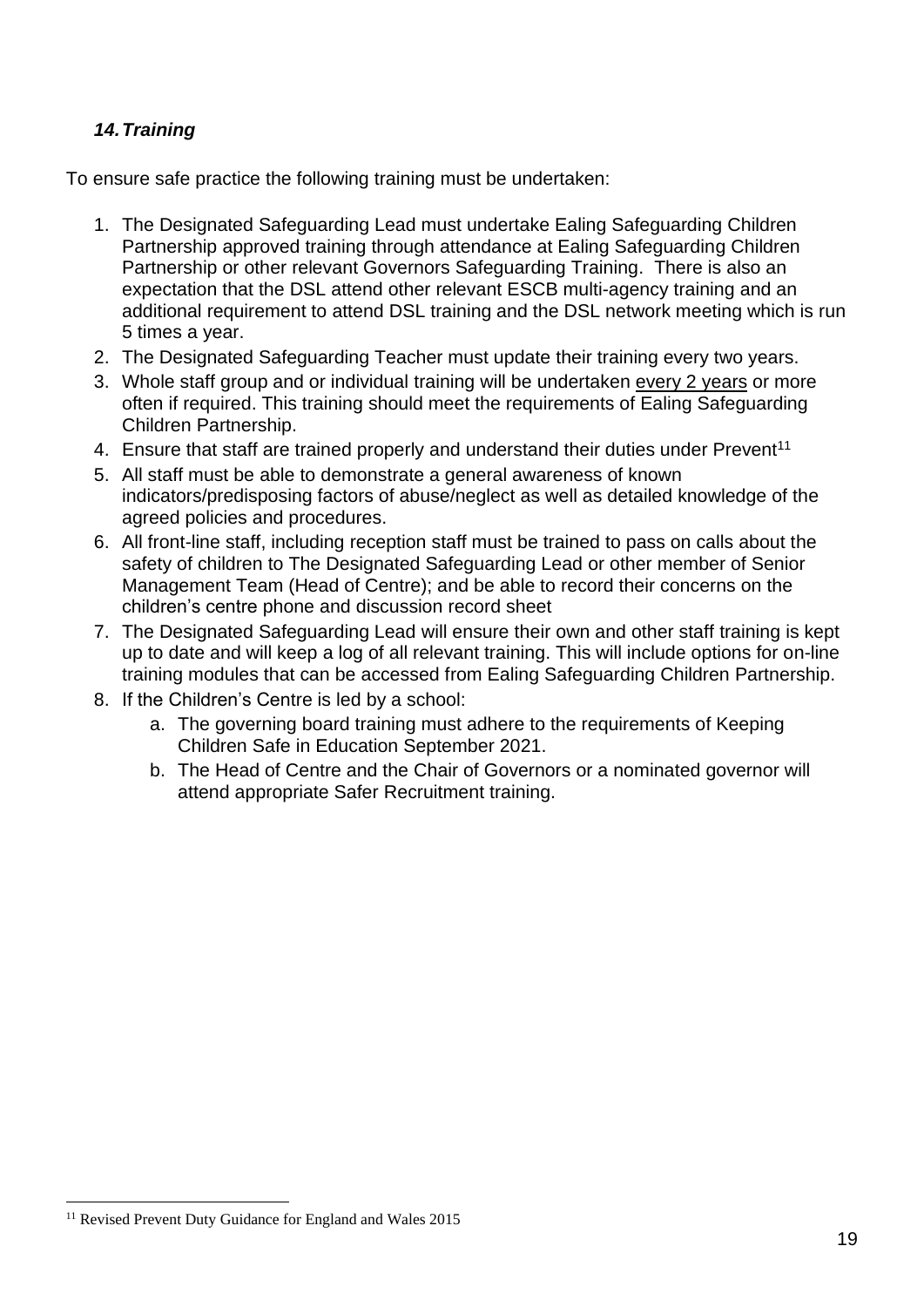#### **15.Supporting children's safety through learning**

The time that children at risk spend at nursery may be the only stable and predictable part of their lives.

It is especially important to provide children in these circumstances, with a secure, caring environment and a curriculum that is based directly on their observed developmental and care needs, capabilities and interests. For example, in knowledge and understanding of the world the children will learn how to keep themselves safe when walking on the pavement near traffic. The Key Person system enables the Children's Centre to do this on an individual basis.

The Children's Centre recognises the fundamental role that children's personal, social and emotional development plays in their wellbeing and their ability to develop and learn 'normally' – as well as the potential impact it might have on their ability to stand up for themselves and keep themselves safe. Within Children's Centres we promote the fundamental British Values of Democracy, Rule of Law, Individual Liberty and Mutual respect and tolerance of others

The Children's Centre therefore plan to:

- Build children's self-esteem, self-awareness, and self-confidence.
- Build their ability and willingness to say what they want/need and speak up for themselves, knowing they will be listened to.
- Help them understand boundaries and acceptable behaviour.
- Help them understand that they have the right to feel safe and not be frightened.
- Help them deal with conflicts by talking, explaining their motives and negotiating.
- Teach them to say no if they don't like something/don't want to do something.
- Help them think about keeping safe/keeping away from danger.
- Teach them where to go for help and how to ask for it.
- Teach them to treat others as they would want to be treated themselves.

This safeguarding policy and procedures should also be read in conjunction with the following documents and policies: *(schools include relevant policies from the Ofsted list below as appropriate to their setting but there must be reference to cross policy links)* 

- The health and safety policy and related risk assessments
- Antibullying policy and procedures
- Behaviour management policy
- Procedures for meeting the needs of pupils with medical conditions
- Procedures for first aid
- Policy for managing intimate care (toileting)
- Mobile phone and camera policy
- Whistleblowing policy
- Expectations and rules around the use of the internet on site by staff, parents and children
- Recruitment of staff.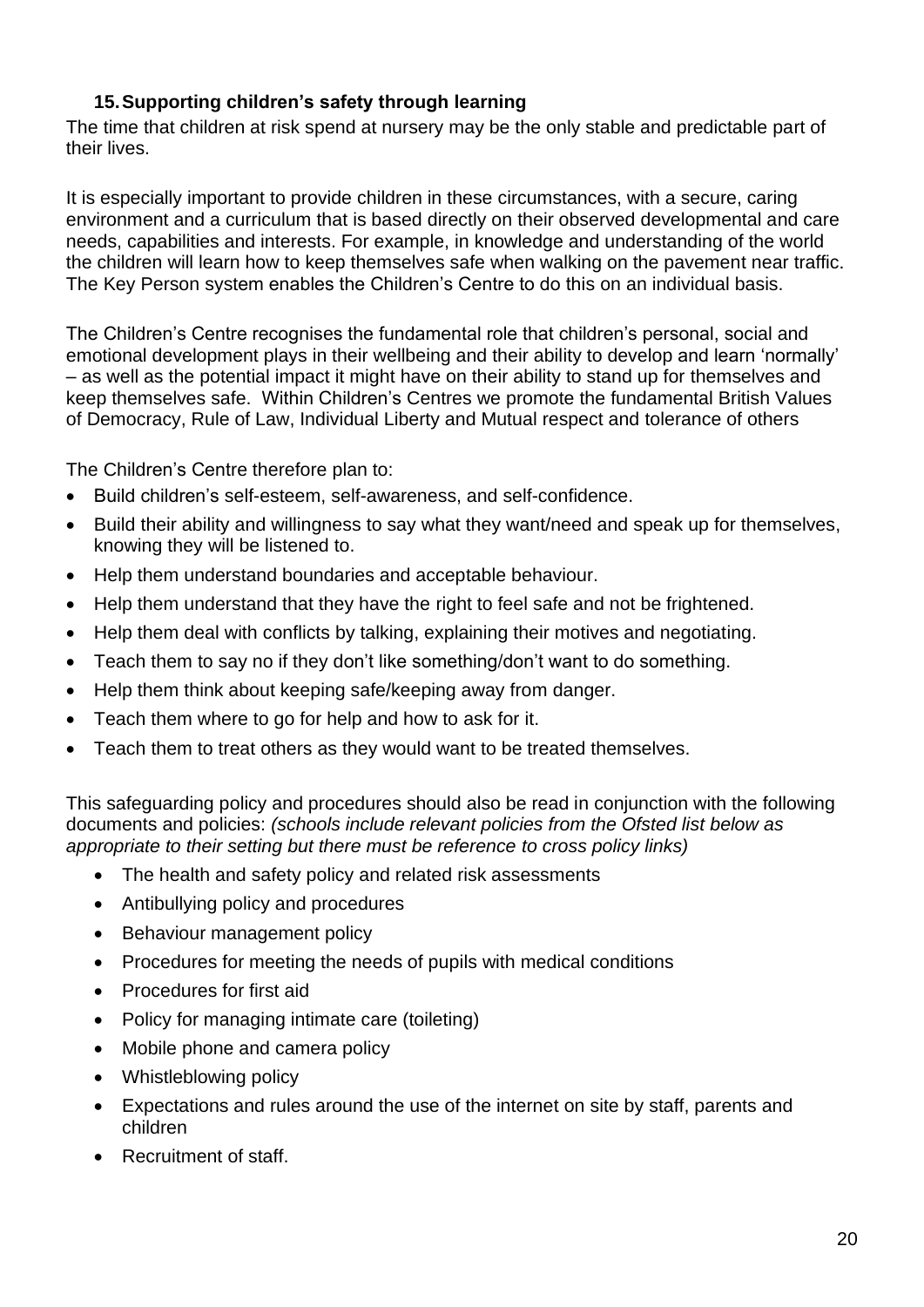#### **16.Peer on Peer Abuse**

Peer on peer abuse can take many forms and can take place without the knowledge of adults within a school. Some examples of peer on peer abuse are; bullying (including cyberbullying, prejudice-based and discriminatory bullying); abuse in intimate personal relationships between peers; physical abuse which can include hitting, kicking, shaking, biting, hair pulling, or otherwise causing physical harm. This list is not exhaustive and as children grow beyond the early years there are many other types of peer on peer abuse that should be considered, as outlined in KCSIE 2021 p.36-37.

At Greenfields Nursery School children are taught in an open plan environment where they are observed by caring and trusted adults all of the time. There is a strong focus on; children's personal, social and emotional development; on teaching our children to respect their peers when talking and playing together; learning how to touch one another appropriately and how to respond if a friend does something that they do not like.

A central value at Greenfields is one of 'listening', ensuring that children, staff and parents feel listened to and heard and have opportunities to share their thoughts, feelings and thinking on any matters that are of importance to them. Children are actively encouraged by their keyworkers and other close adults to talk about things that upset or concern them. This will support our children as they grow and develop to be able to talk to others about any forms of abuse or violence that they may encounter in their lives.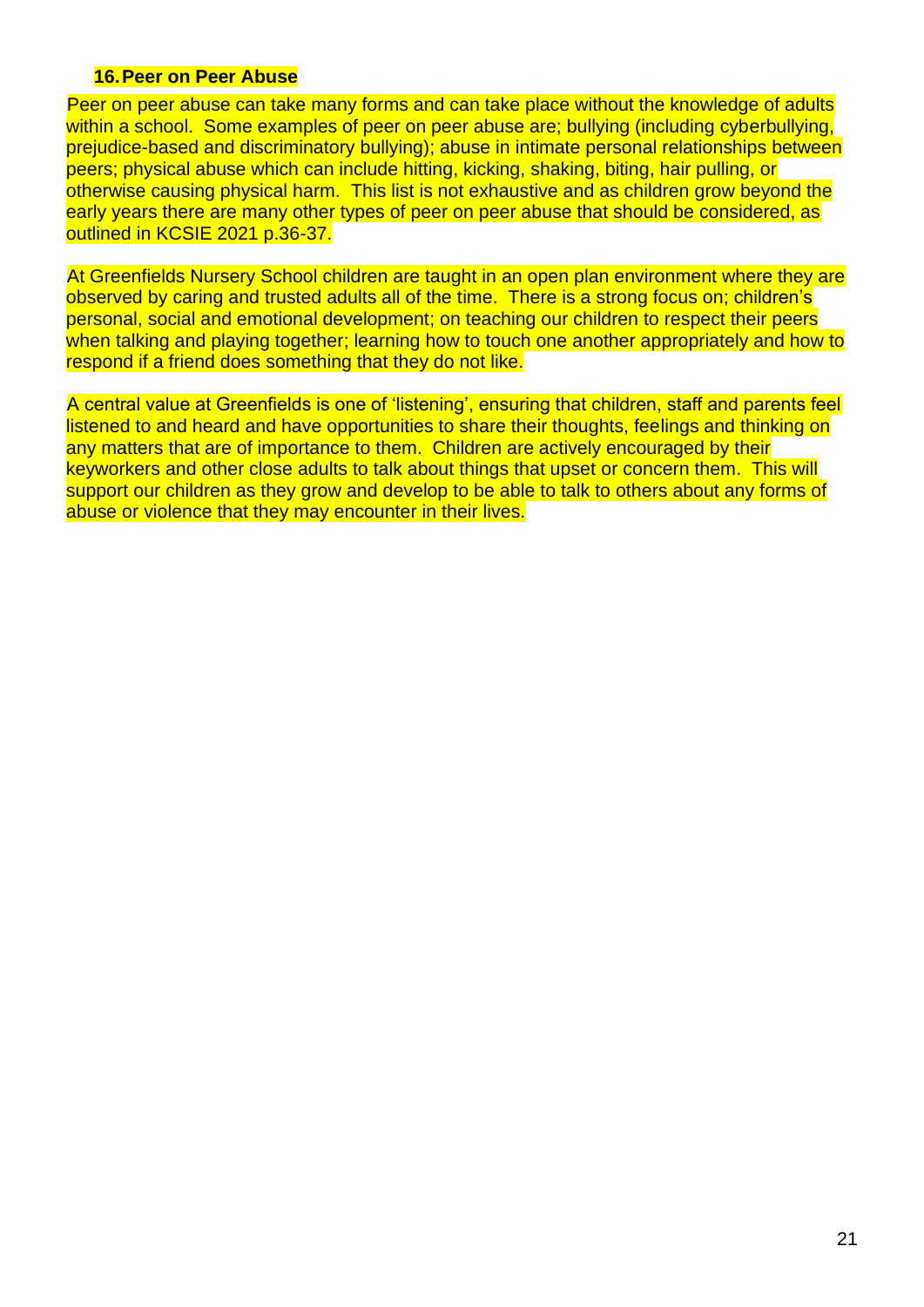#### <span id="page-21-0"></span>*17.Children's Centre Information*

At Greenfields Nursery School and Children's Centre and Havelock Children's Centre, **Malgorzata Kojlo, Extended Services Manager** is The Designated Safeguarding Lead (DSL); this person is the nominated safeguarding advisor for the lead agency or organisation managing the centre.

In his or her absence this role is covered by **Ellie Larkin, Headteacher**

The above named Designated Safeguarding Lead or deputy will report to through the following line management hierarchy: (add additional rows if required)

|  |  | 18. Reporting hierarchy for safeguarding |
|--|--|------------------------------------------|
|--|--|------------------------------------------|

<span id="page-21-1"></span>

| <b>Name</b>         | Role in<br>organisation  | <b>Reports to</b>   | Role in<br>organisation | <b>Phone</b><br>number/s |
|---------------------|--------------------------|---------------------|-------------------------|--------------------------|
|                     |                          |                     |                         |                          |
| <b>Ellie Larkin</b> | Headteacher              |                     | Chair of                |                          |
|                     |                          |                     | Governors               |                          |
| Malgorzata          | <b>Extended Services</b> | <b>Ellie Larkin</b> | Head of                 | 020 8813 8079            |
| Kojlo               | Manager                  |                     | Centre                  |                          |

The organisations that regularly deliver services to children and families in the Children's Centre must inform the lead Designated Safeguarding Lead who The Designated Safeguarding Lead for their organisation is. This information must be entered in the table below.

| Name of service<br><b>Name of Designated</b><br><b>Safeguarding Lead(DSL)</b><br>/organisation |                                    | Role in<br>organisation                       | <b>Contact Details</b> |
|------------------------------------------------------------------------------------------------|------------------------------------|-----------------------------------------------|------------------------|
| Early Start/ Health<br><b>Visitors</b>                                                         | <b>Surinder Aulak</b>              | Locality Lead,<br><b>Early Start</b><br>(SWE) | 020 3313 7824          |
| Speech &<br>Language<br><b>Services</b>                                                        | Karen Benedyk                      | Clinical Head of<br><b>S&amp;L Therapy</b>    | 020 8825 8856          |
| Educational<br>Psychology                                                                      | <b>Judith Chambers Thomas</b>      | Principal<br>Educational<br>Psychologist      | 020 8825 8775          |
| Occupational<br>Therapy                                                                        | Anette Steenkamp<br>Yingherng Heng |                                               | 0208 825 8768          |
| Physiotherapy                                                                                  | <b>Rachel Brunton</b>              |                                               | 0208 825 8702          |
| Adult/Family<br>Learning                                                                       | Ljiljana Colak                     | <b>Adult Learning</b><br>Manager              | 0208 825 6054          |
| Twinkle Tots Day<br><b>Nursery</b>                                                             | <b>Susan Dhillon</b>               | <b>Nursery</b><br>Manager                     | 020 8845 6000          |

#### <span id="page-21-2"></span>*19.Useful Information*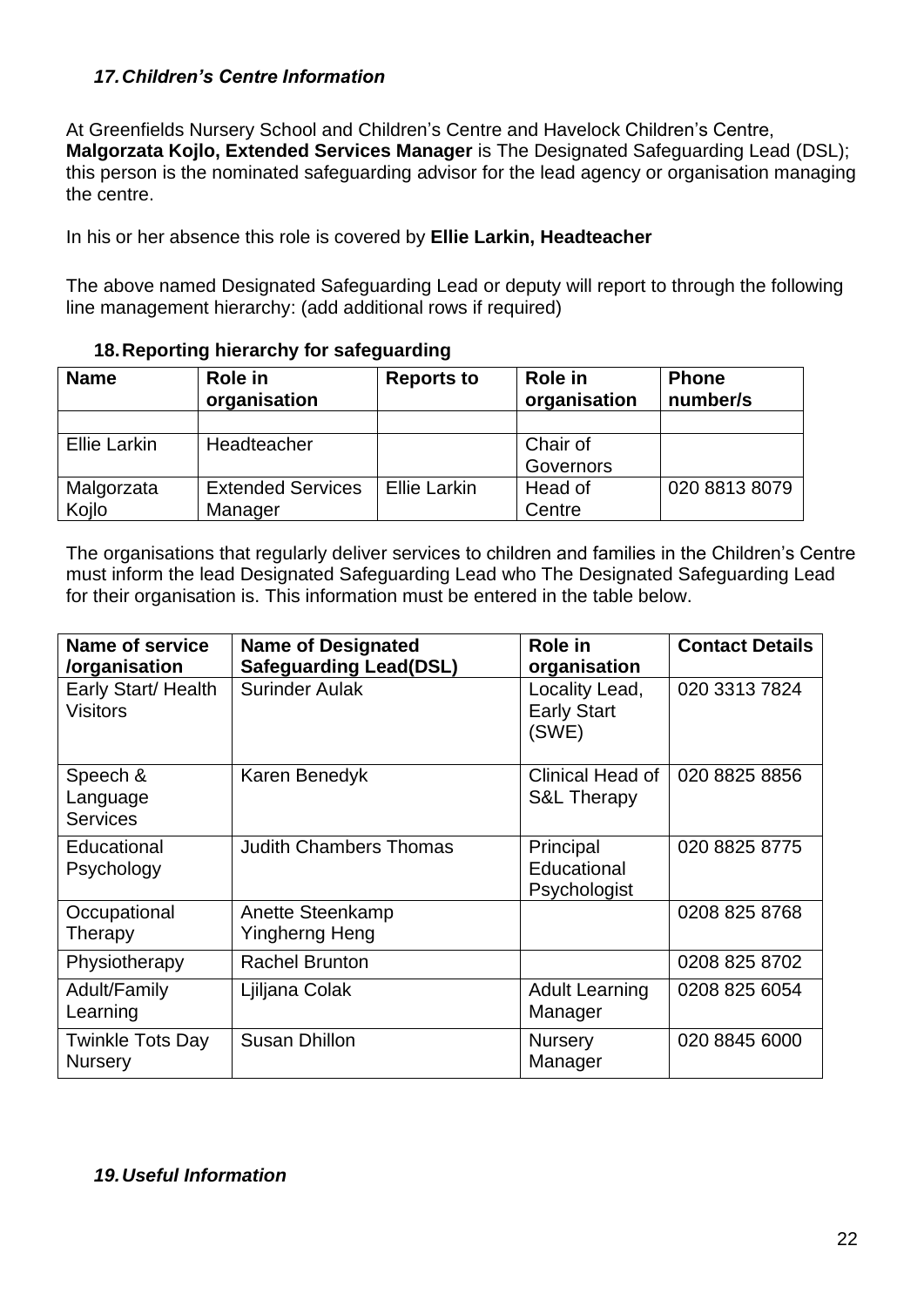| The Designated Officer (LADO)                                                              | TBC Tel: 020 8825 8930<br>Email: asv@ealing.gov.uk                  |
|--------------------------------------------------------------------------------------------|---------------------------------------------------------------------|
| <b>Child Protection Advisory Line</b>                                                      | Tel: 020 8825 8930                                                  |
| Ealing Children's Integrated<br><b>Response Service</b>                                    | Tel: 020 8825 8000<br>Email: ecirs@ealing.gov.uk                    |
| <b>Ealing Council Human</b><br><b>Resources</b>                                            | Mark Nelson: Tel: 0208 825 9478<br>Email: mnelson@ealing.gov.uk     |
| <b>Police Child Protection Team</b>                                                        | Tel: 020 8246 1901                                                  |
| <b>Assistant Director Early Years,</b><br><b>Preventative and Youth</b><br><b>Services</b> | Charles Barnard Tel: 020 8825 6139<br>Email: CBarnard@ealing.gov.uk |

The Children's Centres policy and procedure should be used in conjunction with Ealing's **Yellow Book 2014** (Ealing Safeguarding Children Guidance).

The Yellow Book 2014 is the key reference document for all staff, students and volunteers working with children and young people in Ealing, and has informed this Children's Centre Policy and Procedures.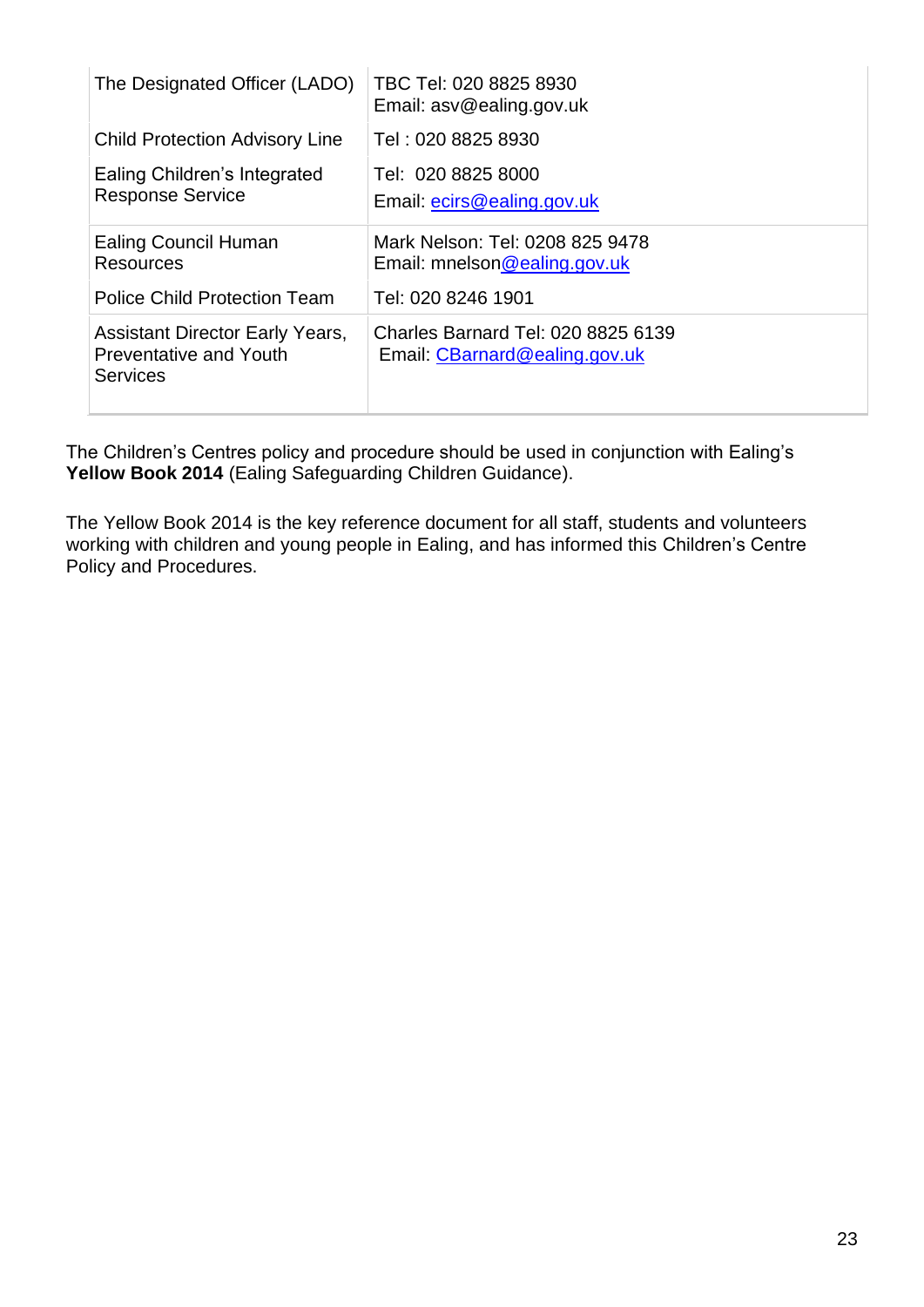#### <span id="page-23-0"></span>*20.Key documents*

Child and Family Enquiry Form ECIRS (attached) ASV LADO Referral Form (attached)

See below which key documents are accessed in Ealing's Yellow Book 2014 (YB):

| Information:                                                     |               |  |  |
|------------------------------------------------------------------|---------------|--|--|
| Children's Centre Safeguarding Policy statement for parents (for | Appendix 3    |  |  |
| parents notice board)                                            |               |  |  |
| Role Specification for the Designated Safeguarding Lead          | Chapter 8 YB  |  |  |
| Promoting Safe Practice: Code of Conduct for Staff               | Chapter 25 YB |  |  |
| Forms:                                                           |               |  |  |
| Incident Report Log                                              | Appendix 4 YB |  |  |
| <b>ECIRS</b> enquiry form                                        | Appendix 1    |  |  |
| ASV LADO referral form                                           | Appendix 2    |  |  |
| <b>Flowcharts:</b>                                               |               |  |  |
| 1. Dealing with concerns about a child / young person flowchart  | Page 41<br>YB |  |  |
| 2. On-line safety incident flowchart                             | YB<br>Page 51 |  |  |
| 3. Flow chart for key questions for information sharing          | Page 23<br>YB |  |  |
| 4. Allegations against staff and volunteers flowchart            | Page 69<br>YΒ |  |  |
| <b>Supporting information:</b>                                   |               |  |  |
| Additional page                                                  | Appendix 4    |  |  |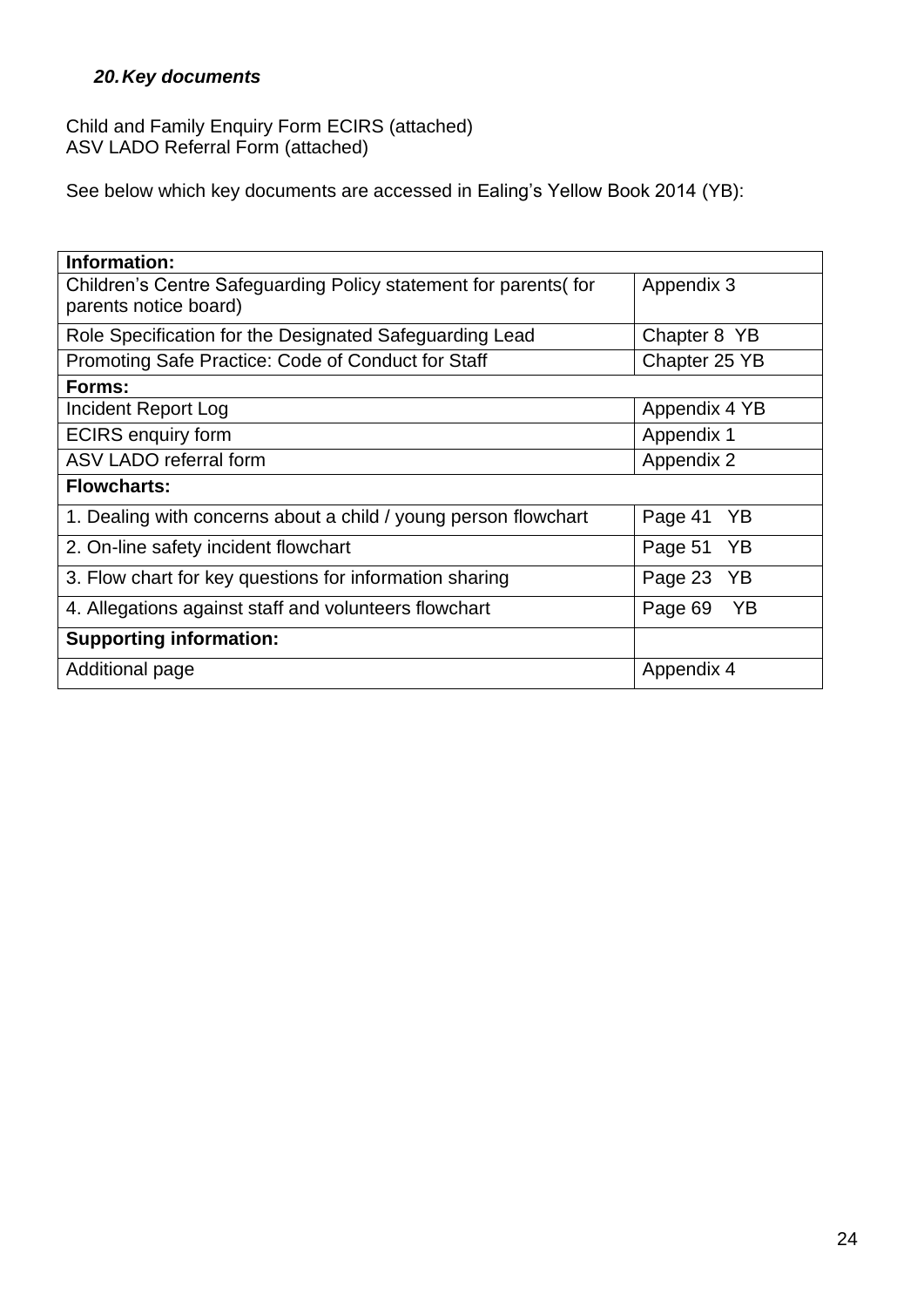#### <span id="page-24-0"></span>**21.Appendix 1 Child and Family Enquiry/Referral**



# **Child and Family Enquiry/Referral**

This form is to be used to make an enquiry about a child, or young person. However, if an Early Help Assessment and Plan (EHAP) has been completed it can be used instead.This form is also to be used by agencies to refer child protection concerns.

**All urgent referrals should be initiated by phone and followed up in writing within 24 hours, by completion of as much of this form as possible. Non-urgent referrals should be sent within 48 hours of telephone referral.**

Telephone referrals need to be made to Ealing Children's Integrated Response Service (ECIRS) on 020 8825 8000.

## **Child/Young Person Details**

| Frameworki ID             |  |
|---------------------------|--|
|                           |  |
| Surname                   |  |
|                           |  |
| <b>First Name</b>         |  |
|                           |  |
| Previous/other name(s)    |  |
|                           |  |
| Date of birth, or         |  |
| expected date of delivery |  |
|                           |  |
| Gender                    |  |
|                           |  |
| <b>Address</b>            |  |
|                           |  |
|                           |  |
| Postcode                  |  |
|                           |  |
| Telephone number          |  |
|                           |  |
| Mobile telephone number   |  |
| School name               |  |
|                           |  |
| School address            |  |
|                           |  |
|                           |  |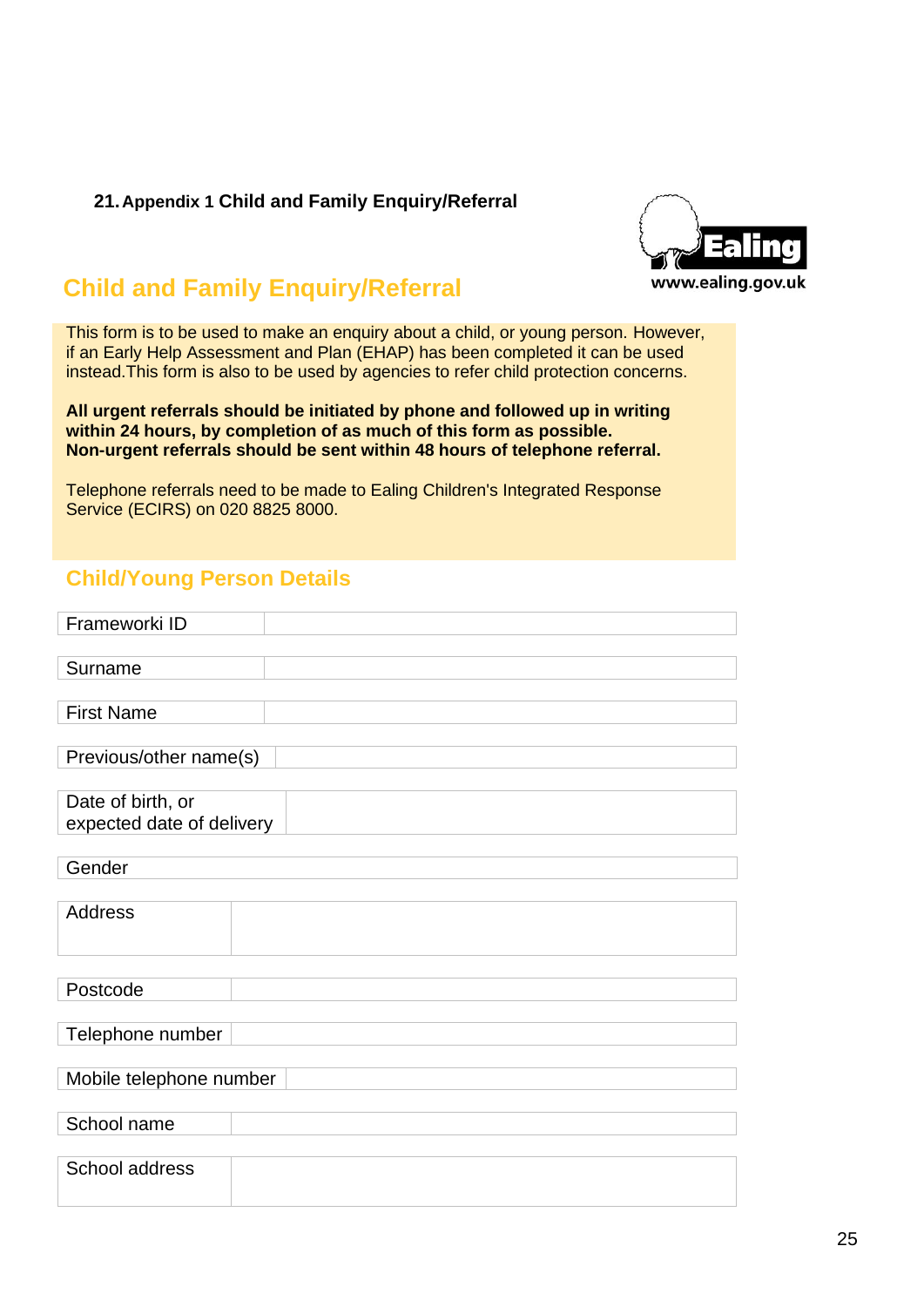| First language                           |  |  |  |  |
|------------------------------------------|--|--|--|--|
| Mother's first language                  |  |  |  |  |
| Father's first language                  |  |  |  |  |
| Nationality                              |  |  |  |  |
| Immigration status                       |  |  |  |  |
| Is an interpreter required for meetings? |  |  |  |  |
| Ethnicity                                |  |  |  |  |
| Sub ethnicity                            |  |  |  |  |
| Religion                                 |  |  |  |  |

# **Previous involvement with child/young person**

Dates of previous involvement (where applicable).

| Most recent enquiry date |              |  |  |
|--------------------------|--------------|--|--|
|                          |              |  |  |
| CP start date            | CP end date  |  |  |
|                          |              |  |  |
| LAC start date           | LAC end date |  |  |

#### **Agencies currently involved with the child and their family**

| Agency/Name   Relationship   Address |  | Tel no | Email |
|--------------------------------------|--|--------|-------|
|                                      |  |        |       |
|                                      |  |        |       |
|                                      |  |        |       |
|                                      |  |        |       |
|                                      |  |        |       |
|                                      |  |        |       |

| Is this child/young person a young carer? (Please indicate)                             | Yes     No     Not known       |
|-----------------------------------------------------------------------------------------|--------------------------------|
| Does the child/young person have an additional need or<br>disability? (Please indicate) | Yes     No     Not known       |
| If yes, then is it a long-term need/disability? (Please indicate)                       | Yes  <br>$\mathsf{No} \models$ |
| If yes, then is it a chronic need/disability? (Please indicate)                         | √ Yes <sup>+</sup><br>No L     |
| Details of need/disability (if applicable)                                              |                                |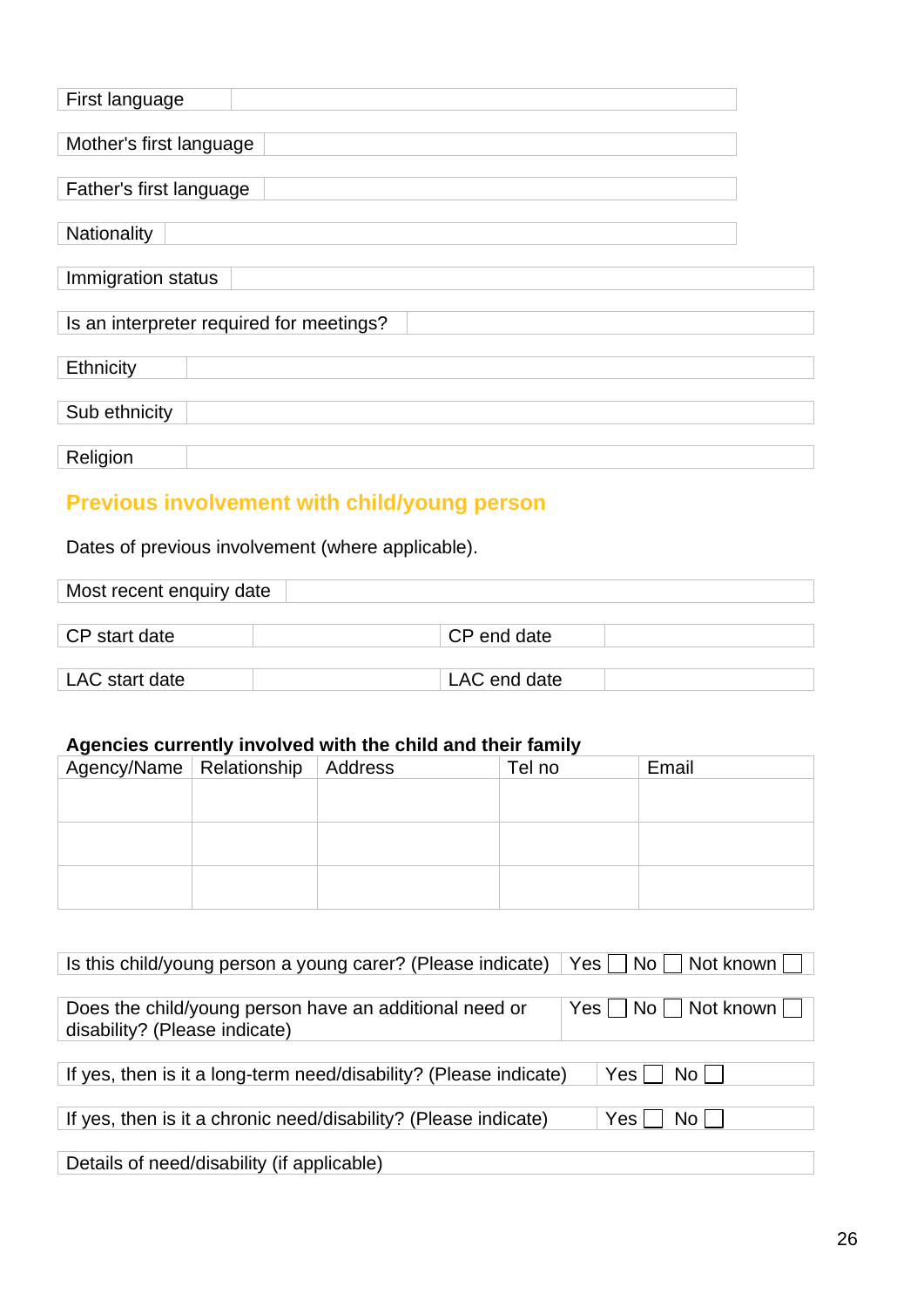| Does the child/young person have a statement of   |  |
|---------------------------------------------------|--|
| Special Educational Needs or Education and Health |  |
| Care (EHC) Plan?                                  |  |

# **Parent/Carer Details**

# **Significant People**

| Name | Age | Relationship | Parental<br>responsibility | Same<br>address | Other<br>details |
|------|-----|--------------|----------------------------|-----------------|------------------|
|      |     |              |                            |                 |                  |
|      |     |              |                            |                 |                  |
|      |     |              |                            |                 |                  |
|      |     |              |                            |                 |                  |

# **Enquiry Details**

| Date of enquiry/referral                           |  |           |
|----------------------------------------------------|--|-----------|
|                                                    |  |           |
| Source of enquiry/referral                         |  |           |
|                                                    |  |           |
| Method of enquiry/referral                         |  |           |
|                                                    |  |           |
| Type of enquiry/referral                           |  |           |
|                                                    |  |           |
|                                                    |  |           |
|                                                    |  |           |
|                                                    |  |           |
|                                                    |  |           |
|                                                    |  |           |
| <b>Child Protection Concerns (Please indicate)</b> |  | Yes<br>No |

| Information received               |  |
|------------------------------------|--|
|                                    |  |
|                                    |  |
|                                    |  |
|                                    |  |
|                                    |  |
|                                    |  |
| PPD RAG rating                     |  |
| (to be completed for MERLINS only) |  |
|                                    |  |

### **Referrer Details**

| Full name            |  |
|----------------------|--|
|                      |  |
| Position             |  |
|                      |  |
| Organisation/service |  |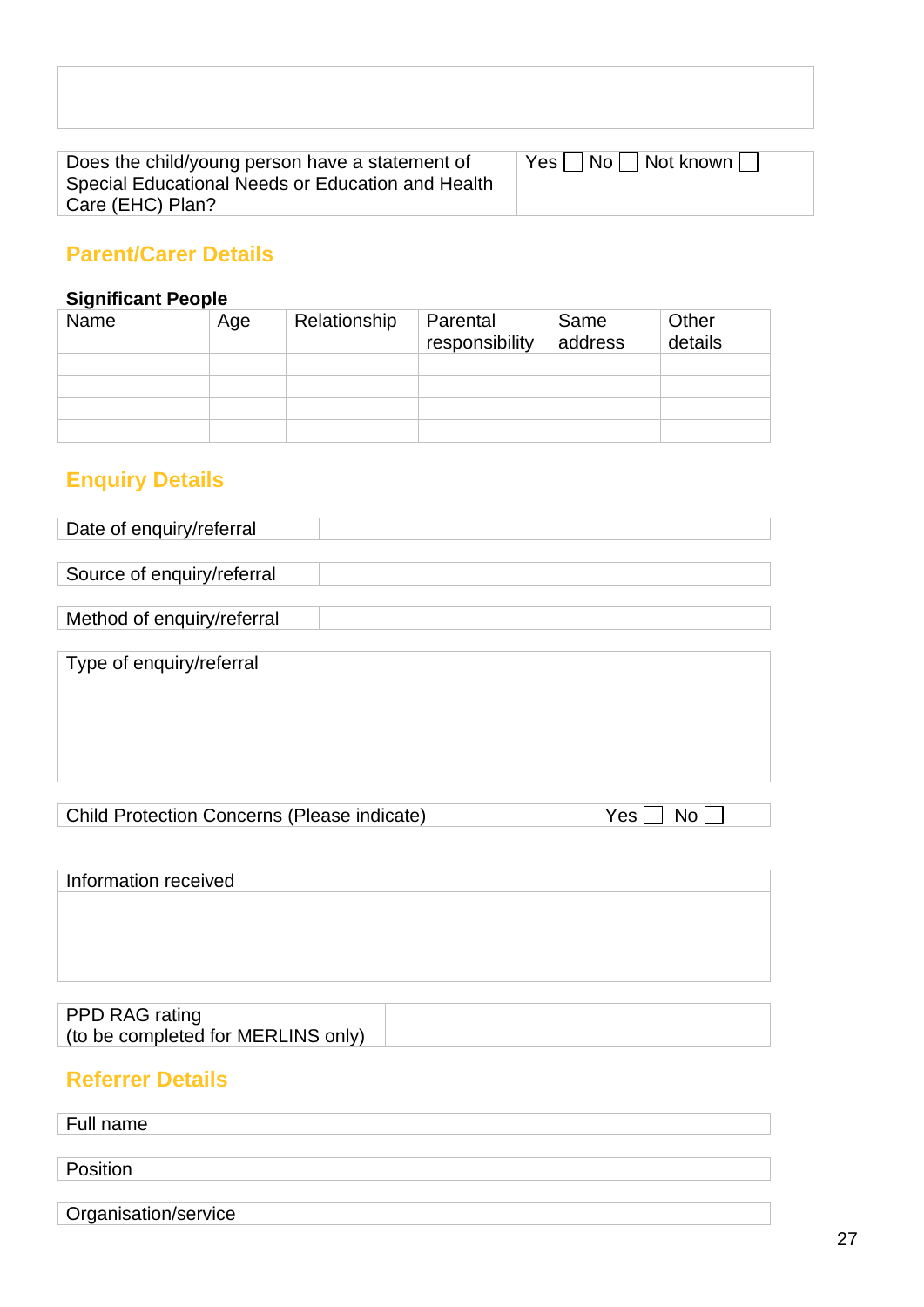| Address                                                                                                     |  |  |      |           |
|-------------------------------------------------------------------------------------------------------------|--|--|------|-----------|
|                                                                                                             |  |  |      |           |
| Telephone numbers                                                                                           |  |  |      |           |
|                                                                                                             |  |  |      |           |
| <b>Email address</b>                                                                                        |  |  |      |           |
|                                                                                                             |  |  |      |           |
| Does the referrer wish to remain anonymous? (Please indicate)                                               |  |  | Yes. | No        |
| Was this enquiry initiated as a result of a child being reported<br>as missing from home? (Please indicate) |  |  | Yes  | No        |
| <b>Consent Details</b>                                                                                      |  |  |      |           |
| Has consent been obtained for sharing/storing of the child's<br>and family's information? (Please indicate) |  |  | Yes  | No L      |
|                                                                                                             |  |  |      |           |
| If no, then please state reason for consent NOT being obtained:                                             |  |  |      |           |
|                                                                                                             |  |  |      |           |
|                                                                                                             |  |  |      |           |
|                                                                                                             |  |  |      |           |
| Have you completed an EHAP? (Please indicate)                                                               |  |  | Yes  | No        |
|                                                                                                             |  |  |      |           |
| <b>EHAP Registration Number</b>                                                                             |  |  |      |           |
|                                                                                                             |  |  |      |           |
| <b>Agency completing EHAP</b>                                                                               |  |  | Yes  | <b>No</b> |
| Date EHAP was registered with                                                                               |  |  |      |           |
| <b>Family Information Service</b>                                                                           |  |  |      |           |
|                                                                                                             |  |  |      |           |
| Date DV matrix completed (if applicable)                                                                    |  |  |      |           |
| Please use one of the following options to send this completed form:<br>Fax: 020 8825 9127                  |  |  |      |           |

## **Email: ecirs@ealing.gov.uk\* Post: Ealing Children's Integrated Response Service (ECIRS), Perceval House, 2nd Floor blue area 14-16 Uxbridge Road, Ealing W5 2HL**

\*Emails to ecirs@ealing.gov.uk are only secure if sent via EGRESS. If you require a link to register EGRESS free of charge, please email ECIRS.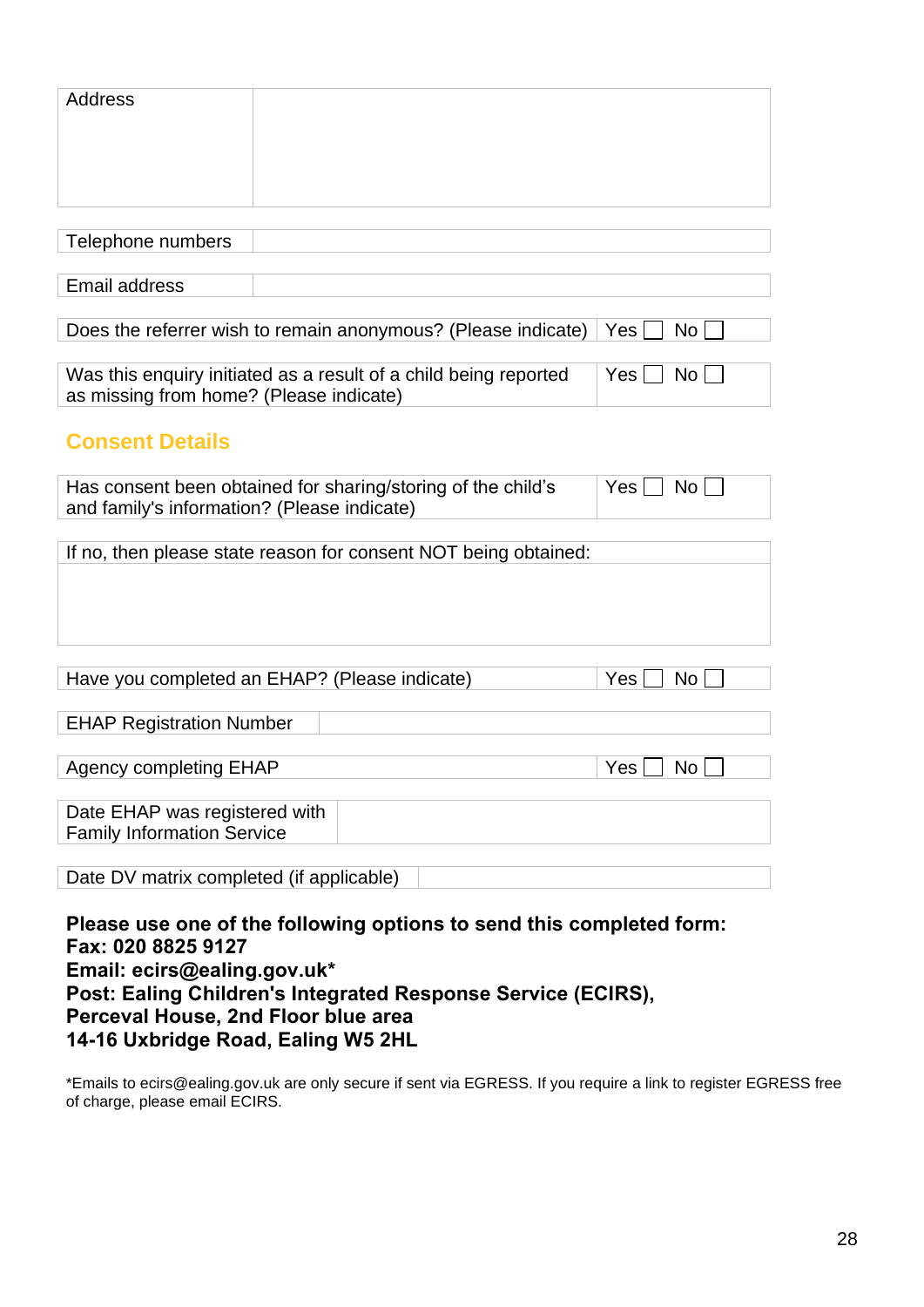

#### **LADO REFERRAL FORM**

### **MULTI- AGENCY REFERRAL WHEREBY AN ALLEGATION HAS BEEN MADE AGAINST STAFF OR VOLUNTEER WHO WORKS WITH CHILDREN**

Note to Referrers:

This form should be used to make a referral to children's social care, regarding a staff member/volunteer against whom an allegation has been made, in line with Chapter 7 of the London Child Protection Procedures, Keeping Children Safe in Education and Working Together 2015.

Once completed please return securely within 1 working day of the incident to: [aap@ealing.gov.uk](mailto:aap@ealing.gov.uk) or [child.protection@ealing.cjsm.net](mailto:child.protection@ealing.cjsm.net) Contact telephone number for LADO queries: 020 8825 8930

| <b>Incident Date</b>                     |                                                   |
|------------------------------------------|---------------------------------------------------|
| <b>Referral Date</b>                     |                                                   |
| Reason, if more than                     |                                                   |
| 24hrs since incident                     |                                                   |
|                                          | Details of Staff/Volunteer subject to Allegation: |
| Name of                                  |                                                   |
| staff/volunteer                          |                                                   |
|                                          |                                                   |
| Date of Birth                            |                                                   |
| Language spoken                          |                                                   |
| Ethnicity                                |                                                   |
| Home/main address                        |                                                   |
| incl. postcode                           |                                                   |
| Occupation                               |                                                   |
| Place of Work                            |                                                   |
| address                                  |                                                   |
| <b>Details of Employer/organisation:</b> |                                                   |
| Name of                                  |                                                   |
| employer/organisation                    |                                                   |
| <b>Address</b>                           |                                                   |
| Contact name and tel                     |                                                   |
| number                                   |                                                   |
| <b>Details on Children involved:</b>     |                                                   |
| CP Process initiated?                    |                                                   |
| Name of allocated                        |                                                   |
| social worker/team                       |                                                   |
| Name/s and dates of                      |                                                   |
| birth of child/ren                       |                                                   |
|                                          |                                                   |
| Home address                             |                                                   |
|                                          |                                                   |
|                                          |                                                   |
| Language spoken                          |                                                   |
| Ethnicity                                |                                                   |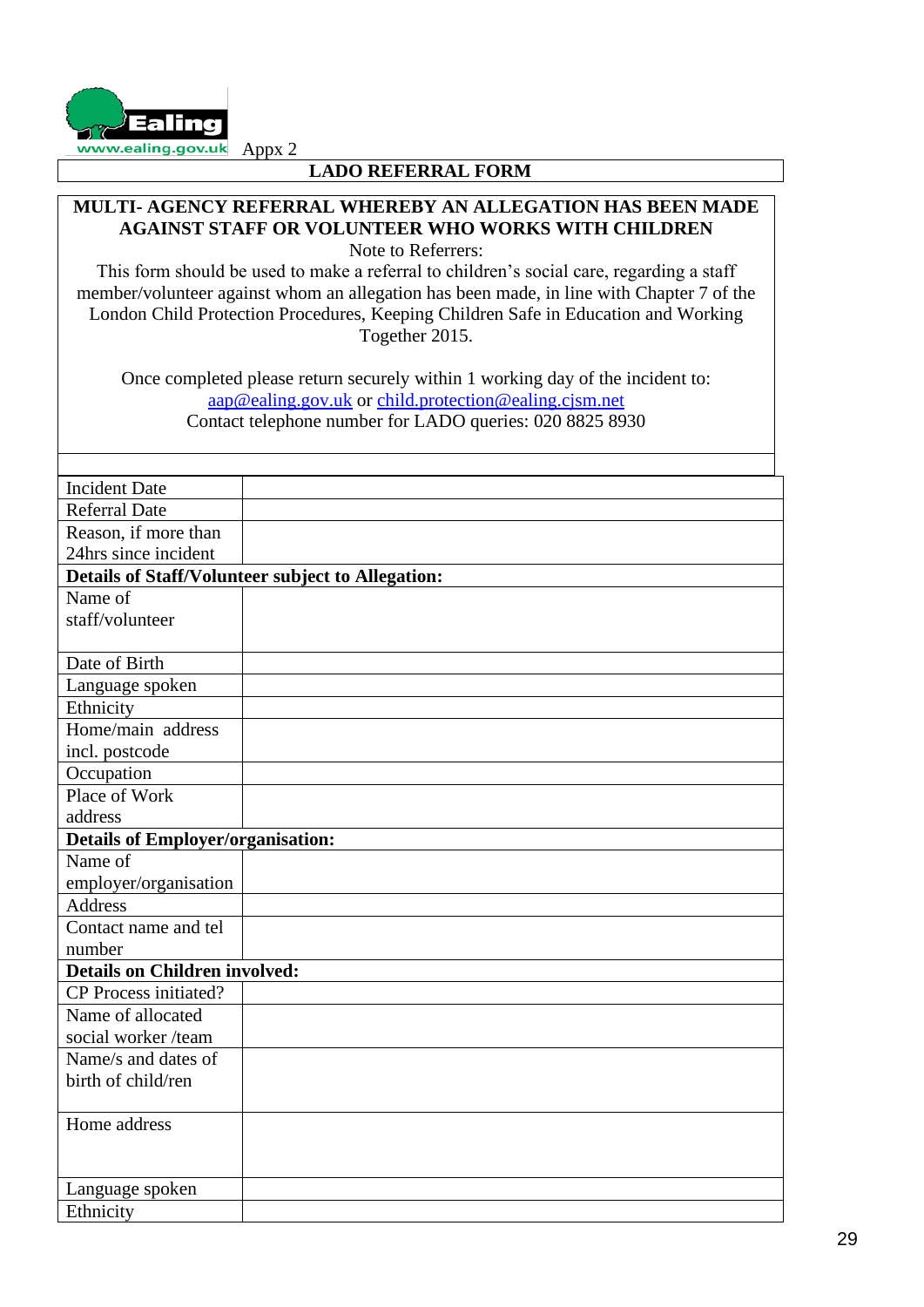| Does allegation relate                                                                                                                                    |                                                                                                                                                                                                                                                                                                                                                |
|-----------------------------------------------------------------------------------------------------------------------------------------------------------|------------------------------------------------------------------------------------------------------------------------------------------------------------------------------------------------------------------------------------------------------------------------------------------------------------------------------------------------|
| to child's LAC                                                                                                                                            |                                                                                                                                                                                                                                                                                                                                                |
| placement?                                                                                                                                                |                                                                                                                                                                                                                                                                                                                                                |
| <b>Details of Referrer:</b>                                                                                                                               |                                                                                                                                                                                                                                                                                                                                                |
| Name                                                                                                                                                      |                                                                                                                                                                                                                                                                                                                                                |
| Contact tel number                                                                                                                                        |                                                                                                                                                                                                                                                                                                                                                |
| Position/role                                                                                                                                             |                                                                                                                                                                                                                                                                                                                                                |
| Name and address of                                                                                                                                       |                                                                                                                                                                                                                                                                                                                                                |
| organisation                                                                                                                                              |                                                                                                                                                                                                                                                                                                                                                |
| <b>Details of the Allegation:</b>                                                                                                                         |                                                                                                                                                                                                                                                                                                                                                |
| Details of the allegation<br>$\bullet$<br>Date/s of the allegation<br>$\bullet$<br>$\bullet$<br>Details of any injuries<br>$\bullet$<br>$\bullet$<br>date | Please provide the following information regarding the allegation<br>Details of where the incident is alleged to have taken place<br>Details of any witnesses and involvement of police or other agencies to<br>What actions have been taken forward to date i.e. has the professional<br>been suspended or moved to a different place of work |
|                                                                                                                                                           |                                                                                                                                                                                                                                                                                                                                                |

| Main abuse category | Physical<br>If physical did<br>allegation result<br>from staff/volunteer<br>using authorised<br>physical intervention? | sexual | emotional | neglect |
|---------------------|------------------------------------------------------------------------------------------------------------------------|--------|-----------|---------|
| What safeguarding   |                                                                                                                        |        |           |         |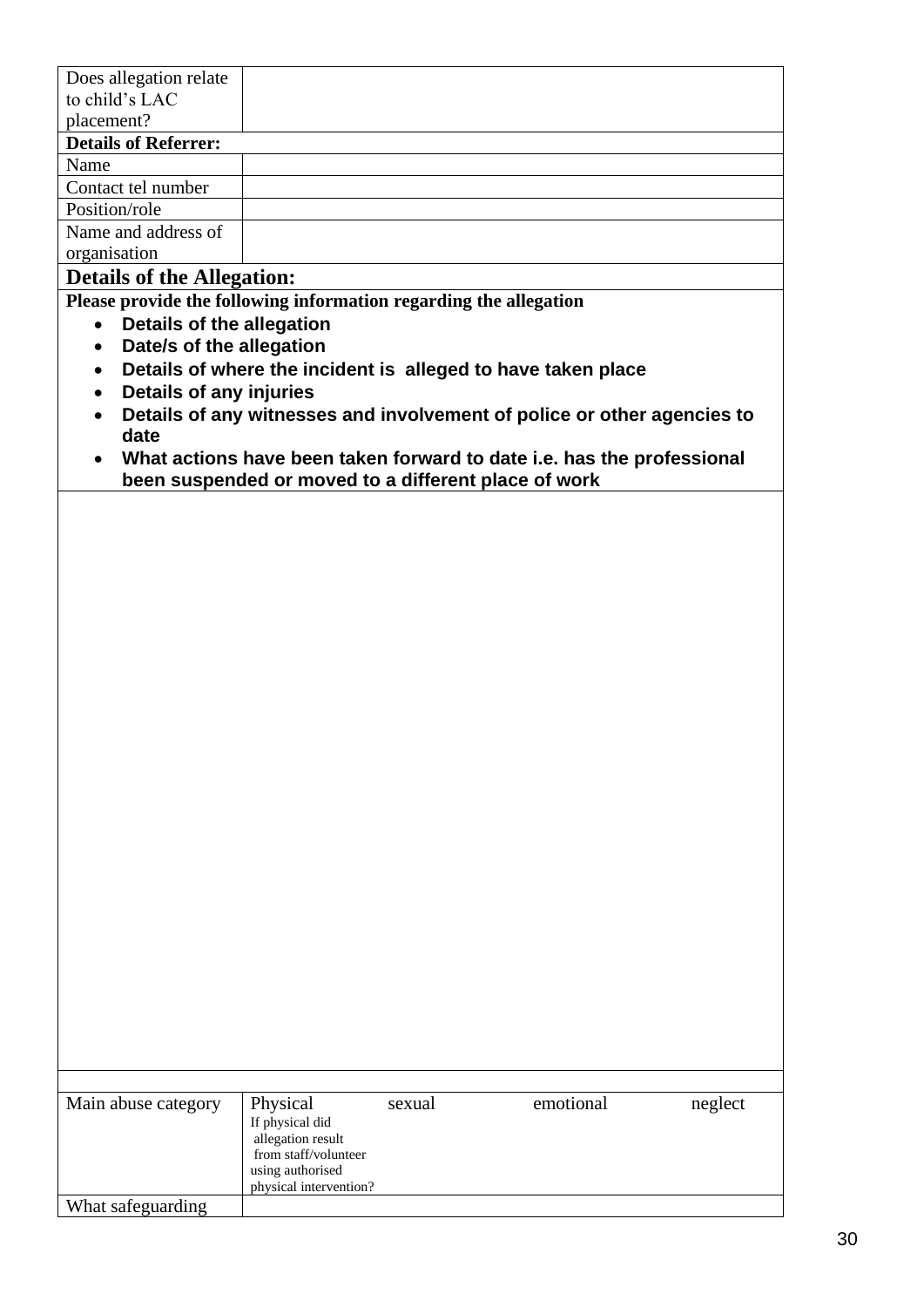| arrangements have      |  |
|------------------------|--|
| been put in place for  |  |
| the child?             |  |
| Are there any relevant |  |
| concerns about the     |  |
| child we need to be    |  |
| aware of?              |  |
| Have Human             |  |
| Resources been         |  |
| informed?              |  |

#### **Feedback to Referrers:**

Your referral will be forwarded to the LADO who will aim, **as a guideline**, to respond to your referral within 24 hours.

Please contact us

- If you do not hear back from us within 3 working days regarding the outcome and/or progress of your referral
- If you wish to discuss the decision made regarding your referral
- If you encounter any difficulties in relation to your referral that you wish to bring to the attention of the LADO